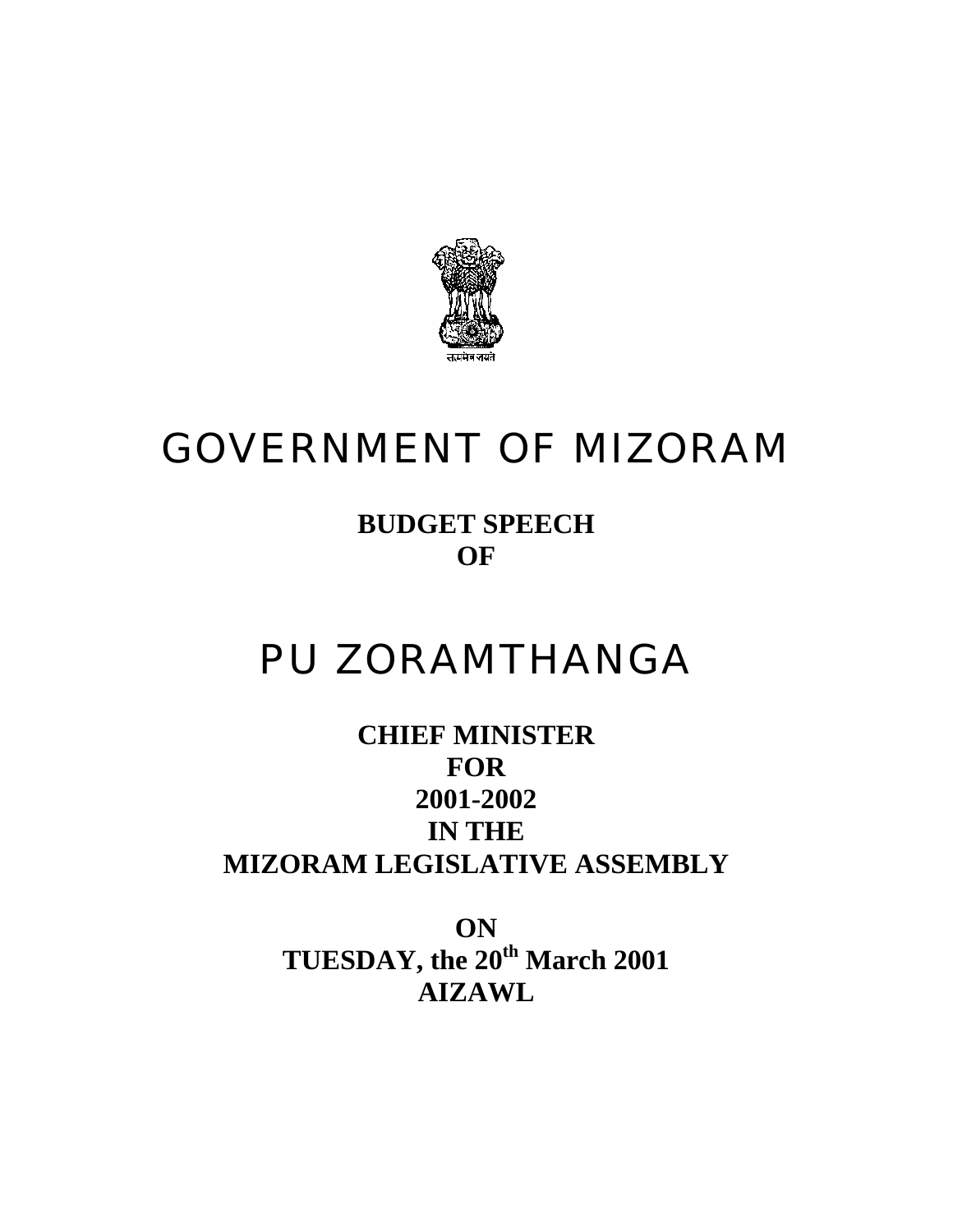Mr. Speaker Sir,

 I rise with your permission, to present before this August House the Supplementary Demands for 2000-2001, vote on Account for one month, for the month April, 2001 and the Budget Estimates for 2001-2002.

2. The Honourable Members are aware that I had presented the budget for the year 2000-  $2001$  on  $21<sup>st</sup>$  March 2000 and the House considered and passed the same though the amount of the Annual Plan had not been finalized by the Central Government at that time. Nevertheless, you have permitted me to provide the Sate annual Plan at the level of the previous year Plan allocation. The Planning Commission finalized the annual Plan for  $2000-2001$  only on  $14<sup>th</sup>$ September 2000 with an amount of Rs. 401.26 crore. As I had already stated in my last Budget Speech that any additional amount over and above the Annual Plan allocation for the year would be brought before this August House at the appropriate time for obtaining Supplementary Grants. Accordingly, I am to seek the approval of the House for the Supplementary Demands for the Annual Plan 2000-2001.

3. Unlike the previous year, the Planning Commission fortunately initiated the discussions of the States Annual Plan proposals for the year 2001-2002 early which enable the States Government to incorporate the finalized Annual Plan allocation in the budget. The Annual Plan for the State of Mizoram for 2001-2002 was thus finalized on  $7<sup>th</sup>$  February 2001 and fixed at Rs. 410 crore. In absence of any allocation for works under Centrally Sponsored Schemes and Central Plan Schemes at this stage only token provisions are provided in the budget for 2001- 2002. The actual sanctioned amounts under Centrally Sponsored Schemes, Central Plan Schemes and Schemes covered by funds from Non-lapsable Pool of central Resources in the course of the year will be regularized through Supplementary Grants in due course.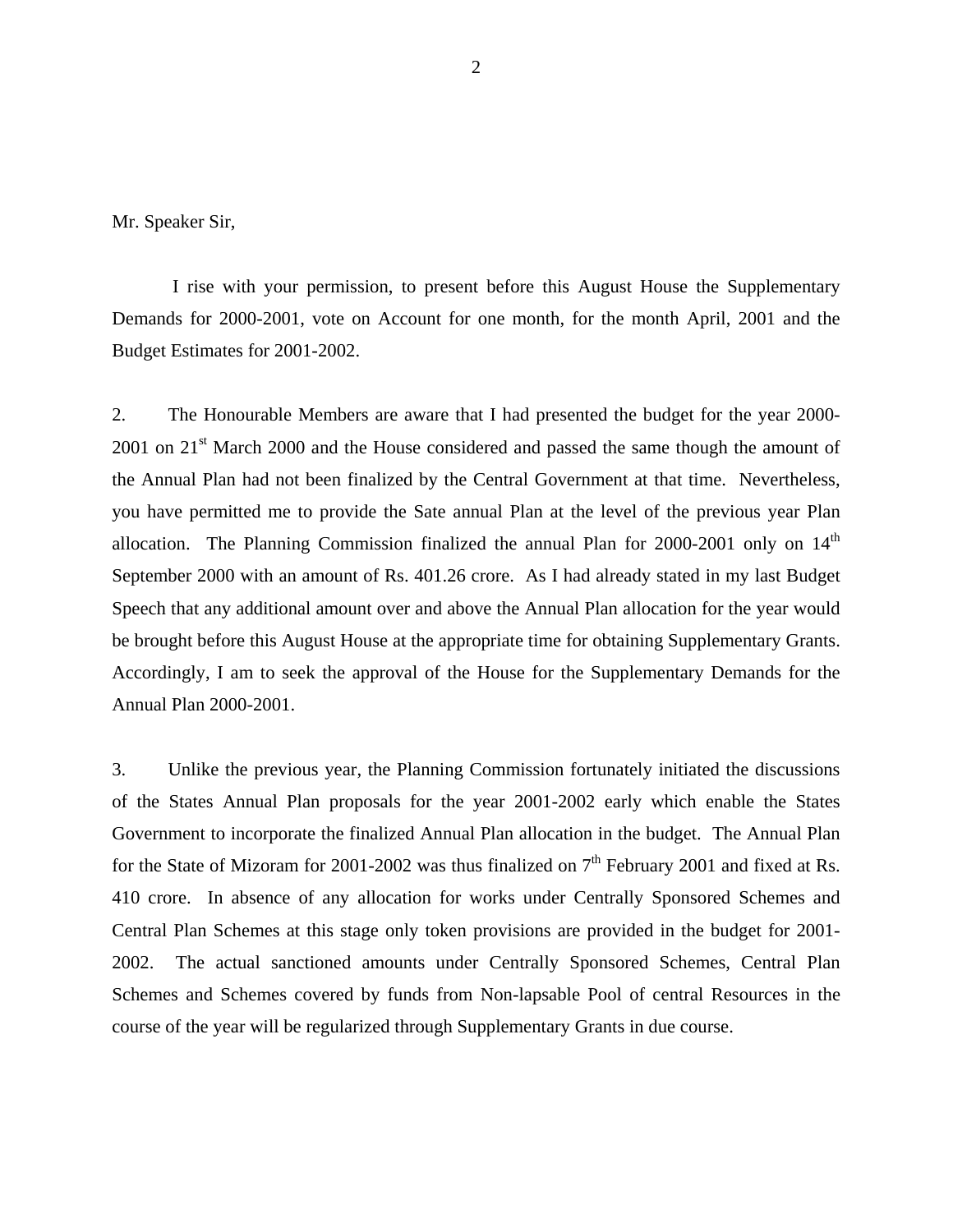4. The Honourable Members are aware that the Government of Mizoram has all along been facing financial constraints and that we have been trying to solve the problems not only by seeking assistance from Central Government but also by our own efforts. I am happy to say that the Peace Bonus for Mizoram amounting to Rs. 182.45 crore has already been released by Central Government. In fact, an amount of Rs. 100 crore released during the last week of March, 2000 in the form of extended Ways and Means Advance to tide over the crucial financial position of the State was subsequently converted into one-time Non-Plan grant as Peace Bonus. The balance amount of Rs. 82.45 crore for clearing some of the accumulated liabilities of the State Government was released in May 2001.

5. This Peace Bonus has relieved the State of its financial burden to a great extent and also reduced the State's fiscal deficit. Whereas the original estimated opening deficit in the budget for 2000-2001 was Rs. 245.37 crore, the release of Peace Bonus supplemented by State's own efforts had narrowed down the opening deficit gap to Rs. 44.99 crore. As I had already informed the House in my last Budget Speech, apart from the one-time Non-Plan grant of Peace Bonus of Rs. 182.45 crore, allocation of Rs. 50 crore every year from the Non-lapsable Pool of Central Resources for a period of 5 years for specific infrastructure development schemes in Mizoram has now been substantially translated into reality. The various Departments of the State Government had prepared and submitted projects to be covered under Non-lapsable Pool of Central Resources, which will gradually be increased.

6. You will be happy to learn that a number of schemes have already been approved and sanctioned to be funded from the Non-lapsable Pool of Central Resources. Apart from funds released for on going projects, which I had already mentioned in my Budget Speech. Central Government has so far released during this year Rs.5 crore for Champhai Greater Water Supply Schemes, Rs. 1 crore for Bamboo Processing Industry, Rs.10 crore for Improvement of Subtransmission and Distribution Network in Aizawl City. Rs.5 crore for construction and Distribution Network in Aizawl city, Rs. 5 crore for construction of market buildings at Aizawl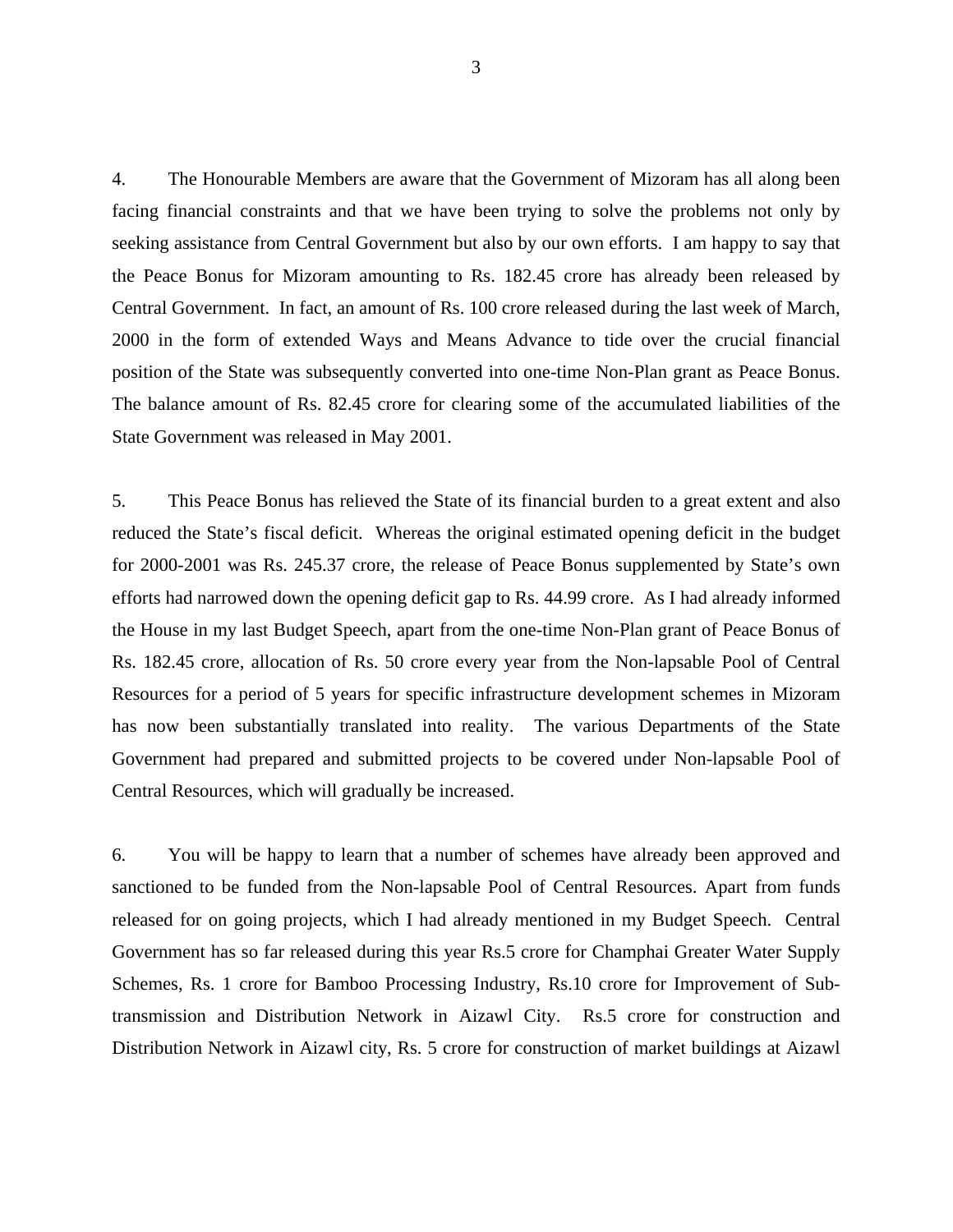and Lunglei, Rs. 10.72 crore for construction and renovation of elementary school buildings. Therefore, an amount of Rs. 55.52 crore is provided in the Revised Budget Estimates for 2000- 2001 for implementation of the on-going as well as newly sanctioned projects under Nonlapsable Pool of Central Resources. Some more projects, which are in the pipeline, are also expected to be sanctioned shortly. The funds thus released for the schemes undertaken from Non-lapsable Pool of Central Resources are over and above the normal State Annual Plan. However, in absence of specific allocation for 2001-2002 for schemes under Non-lapsable Pool of Central Resources at this stage, no provision could be made now in the Budget Estimates for 2001-2002. It will be the responsibility of the State Government to see that funds allotted and released for schemes covered by Non-lapsable Pool of Central Resources are utilized for the purpose for which they are sanctioned and I will seek to get such expenditure regularized by obtaining supplementary Demands for Grants at the appropriate time.

7. Sir, despite the grant of Peace Bonus by the Central Government, the State is still facing financial constraint, which the respected Members of this August House are aware, is not an isolated one. In fact, it is a phenomenon in the whole country. We may perhaps be aware that the Central Government as well as other States is also taking various steps for fiscal reform measures. You are aware that the resource base of the Mizoram State at this moment still being very poor, reduction of avoidable expenditure and tapping of the available resources are the few options left to us to improve our financial position and the State's economy. With these objectives in view, the Mizoram Fiscal Reforms Committee was constituted. A number of economy measures have been initiated and the possibility of expanding our resource base has also already been explored. User charges like water, electricity, room rent in Government accommodation, bus fares, vehicle allotment fee realized from Government Officers and various other fees have been revised upward. Vehicle parking fees will also be collected from a number of identified parking areas in Aizawl city shortly. Schemes have also been initiated for privatization of Government vehicles, Voluntary Retirement for Drivers and Medical Insurance for Government employees. I hope the Honourable Members of this August House will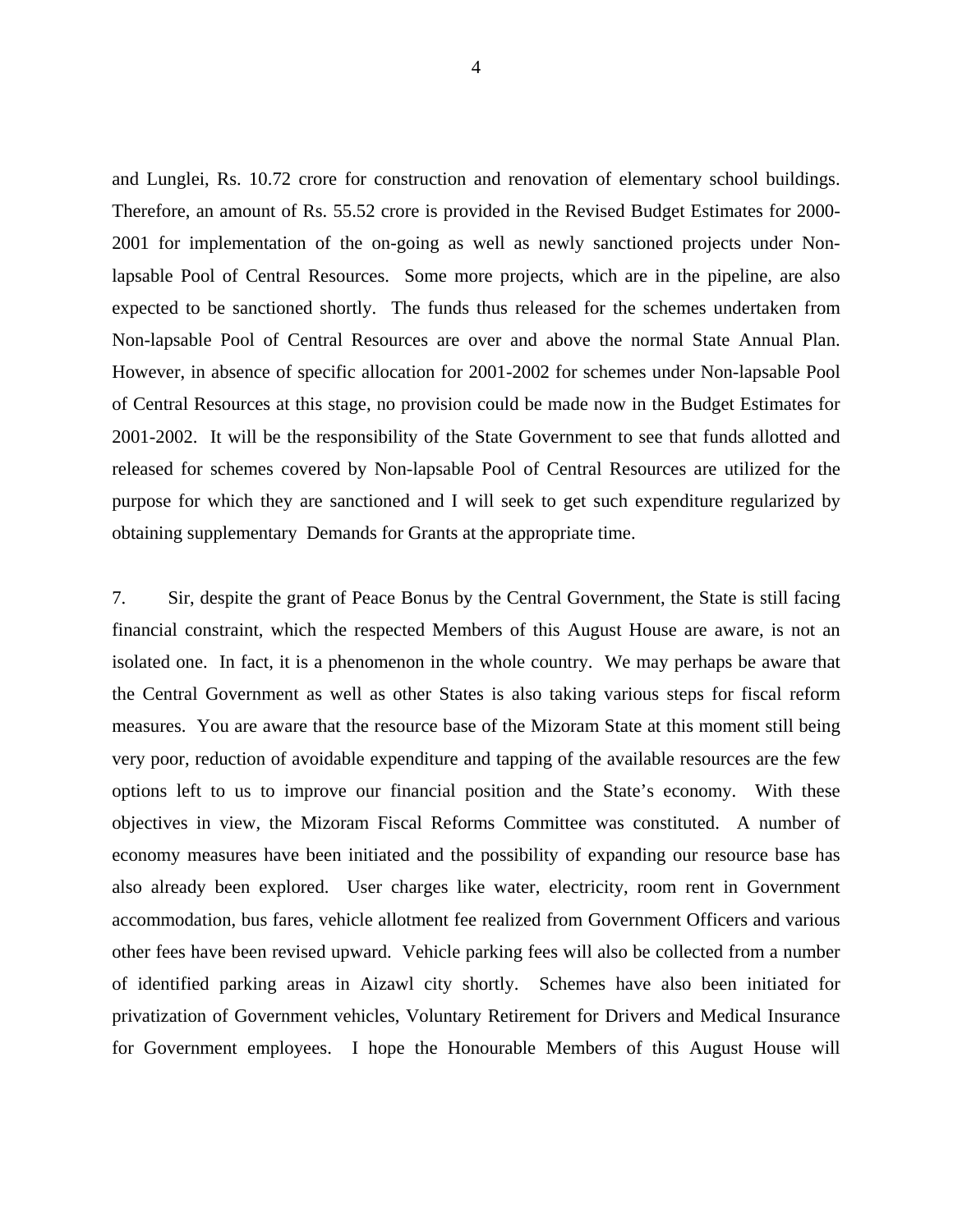appreciate these initiatives as the implementation of these schemes will susbstantially improve State's finances.

8. Let me briefly apprise the Honourable Members of this August House, the position of the Revised Budget Estimates for the year 2000-2001 and the Budget Estimates for 2001-2002.

# **REVISED BUDGET ESTIMATS FOR 2000-2001**

9. As already mentioned, the year 2000-2001 commenced with a deficit of Rs.44.99 crore against the estimated deficit of Rs.245.37 crore. This notable improvement in the opening deficit is due to grant of Peace Bonus and improvement in management of the State finances. However, due to various increases in Government expenditure especially in Non-Plan sector without sufficient corresponding increase in income, it is not possible to maintain the same level of opening deficit for the closing of the current financial year. The Revised Budget Estimates for 2000-2001 envisage closing deficit in the order of Rs.146.99 crore. The total estimate for Revised Budget expenditure under the consolidated fund of the State is Rs.1311.01 crore, against the original Budget Estimate of Rs.984.79 crore. Therefore, I am now seeking **Supplementary Demands for Grants** to the tune of Rs.419.09 crore out of which Rs.92.87 crore is by way of adjustment of the existing budget provision which is not additive. Therefore, the actual additional beyond the existing budget provision in the Supplementary Demands for Grants for 2000-2001 is Rs.326.22 crore.

### **BUDGET ESTIMATES FOR 2001-2002**

10. The total Budget Estimates for disbursement under the consolidated fund of the State during the year 2001-2002 is Rs.1147.91 crore which is more by Rs.163.12 crore over the Budget Estimates of 2000-2001. The Budget Estimates for 2001-2002 envisages closing deficit of Rs.148.59 crore.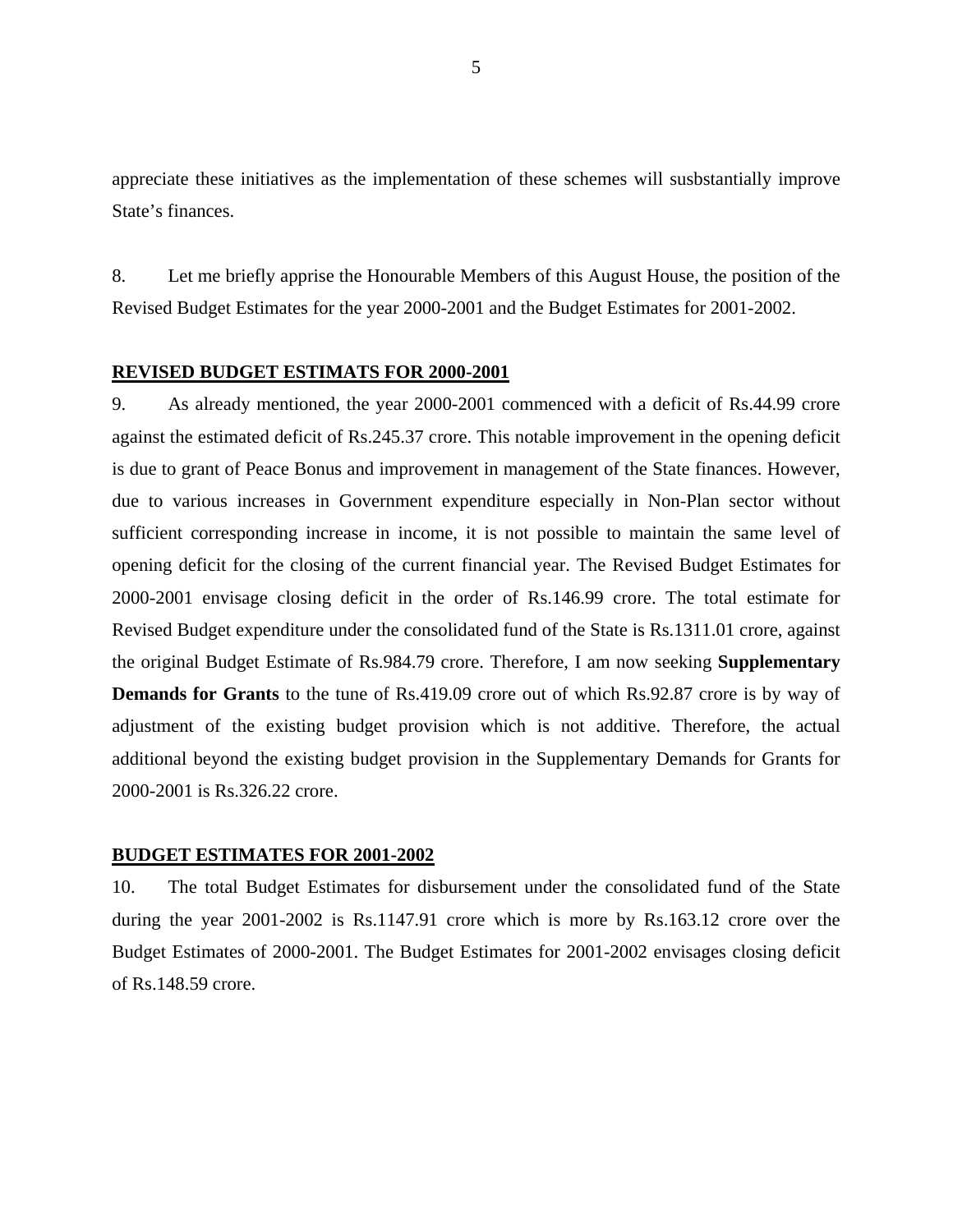11. I have a pleasure to inform the Honourable Members that the efforts made by the State Government in financial management has bagged positive comment from the Planning Commission. In fact, the Planning Commission mentioned that the realization of the aggregate Plan resources of Mizoram has been commendable in comparison with other North Eastern States. The improvement in fiscal management of the State has thus undoubtedly evoked the positive attitude of the Central Government and is instrumental in bringing quite substantial amount of additional fund for various developmental schemes outside the Annual Plan.

12. I would like to inform the Honourable Members that this Government is vigorously pursuing the set priorities towards achieving self-sufficiency in food, accelerating the pace of developmental activities, creating opportunities for gainful employment, solution of social problems and promotion of Trade and Commerce. It will be the continuous endeavour of all Government Departments and other agencies to achieve their respective assigned goals towards these directions.

13. I may, with your permission, now give a brief account of some of the performances and programmes of the Departments for 2000-2001 and 2001-2002.

#### **(i) Agriculture Department**

(a) During 2000-2001, the Department has taken up 144 hectares of Land Development under Wet Rice Cultivation by manual and 200 hectares of land by mechanization. 200 hectares of land development of hill slope by terracing will also be completed. Under Minor Irrigation, 26 Projects with a command area of 1042 hectares and Irrigation potential of 2229 hectares under Accelerated Irrigation Benefit Programme. 10 projects with a command area of 525 hectares under National Bank for Agricultural and Rural Development loan are under implementation.

(b) During 2001-2002, a pilot project for mechanization for replacement of Draft Animals by establishing a community  $\&$  nursery for IR – 64 variety of rice to cover an area of 40 hectares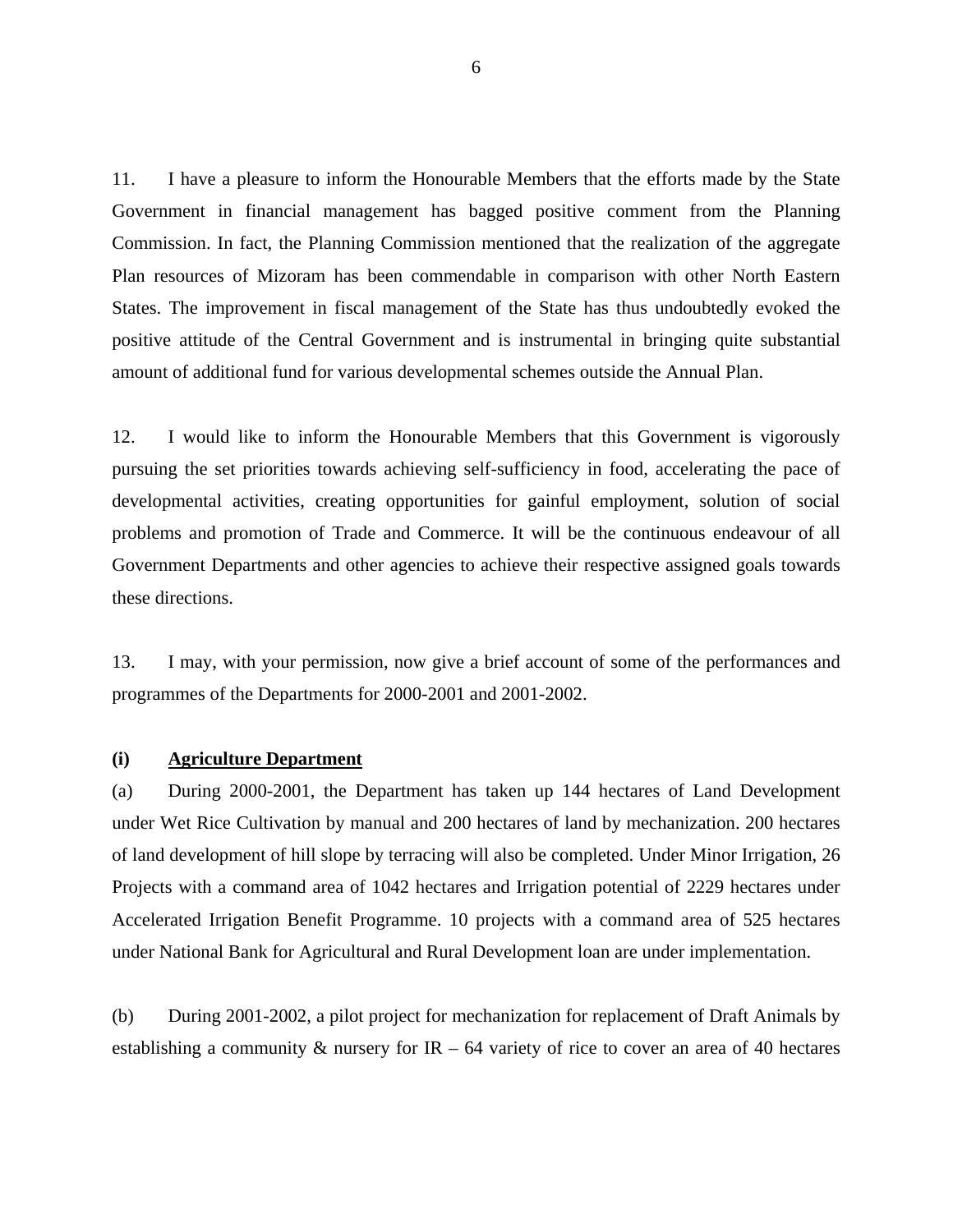will be taken up at Tuichhuahen Village. Under Minor Irrigation, a Command Area Project to cover 1361 hectares of wet rice cultivation areas within the 40 completed Minor Irrigation Project will be taken up. To promote and popularize mechanization, farm machineries will be supplied to the farmers at a subsidized cost.

# **(ii) Horticulture Department**

(a) Under Area Expansion Programme, the Department has given emphasis on production of fruit crops of high market value like Passion fruit, Hatkora and Banana. Arrangement has been made for providing low interest loan to a large number of rural farmers for procurement of quality ginger seeds with an objective to enable them to earn higher income through such ginger cultivation.

(b) During 2001-2002, the Area Expansion Programme will continue. It is proposed to cover 2000 hectares of land under passion fruit cultivation, 200 hectares of land under orange cultivation, 500 hectares of land under banana cultivation, 150 hectares of land under hatkora cultivation and 80 hectares of land under grape cultivation. Under Plantation Cultivation, 300 hectares of land will be covered under Arecanut cultivation. Under vegetable development, 200 tonnes of potato seed tubers for production of fresh potato in the potential areas and under floriculture development Gladiolus and Lilium cultivation will be taken up.

## **(iii) Power & Electricity Department**

(a) The Department has made good progress in Rural Electrification, 687 villages out of 698 villages constituting more than 98% of villages have been electrified under Rural Electrification Programme. Schemes for renovation and modernization of diesel generating stations at Tuirivang, Khawiva, Serlui 'A' and Tuipui are under active consideration for increase of power generation.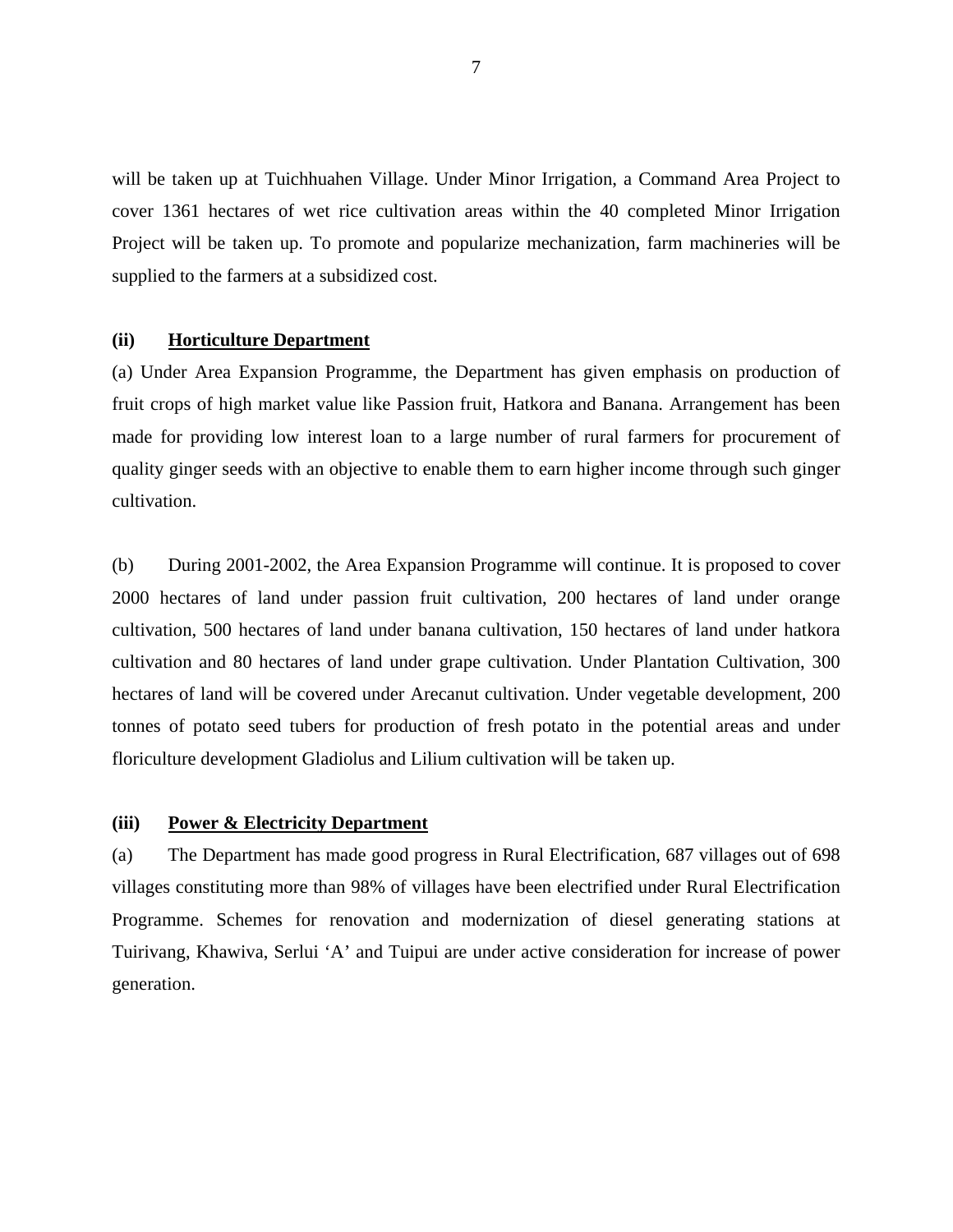(b) Small Hydel Projects like 3 MW at Tuipang and 3 MW at Kau-Tlabung are expected to be commissioned shortly. 132/33 KV Sub-Station at Luangmual to receive more power by 12.5 MVA has been commissioned. Construction of 132 KV transmission lines from Saitual to Darlawn, Kolasib to Tuirial, Khawzawl to Ngopa, Khawzawl to East Lungdar, Khawzawl to Champhai and Lawngtlai to Tuipang covering a distance of 280 kms are under progress.

(c) During 2001-2002, the department will take up new sub-station schemes like 220 KV Sub-Station at Aizawl and Melriat, 12.5 MVA, 132/66 KV Sub-Station at Kolasib, 33/11 KV Sub-Station at Mualpui, Aizawl West and Aizawl Power House. Rs.10 crore is already sanctioned from Non Lapsable Pool of Central Resources for taking up improvement of Sub-Transmission and Distribution network at Aizawl city. For improvement of revenue, a metering scheme worth Rs.1302.90 lakh have been submitted to the Power Finance Corporation for sanction of loan.

(d) Construction of 12 MW Serlui 'B' Hydel Project will be started and Environmental and Forest clearance for 80 MW Bairabi Hydel Project is also expected. The Department is vigorously pursuing a project for setting up of 20 MW. Heavy furnace Oil-Based Thermal Generating Plant at Bairabi for which environmental clearance is awaited.

# **(iv) Industry Department**

(a) The Department has taken up construction of link road and net work of internal roads for establishment of Industrial Growth Centre at Luangmual. For Exports Promotion Industrial Park, 600 acres of land at Lengte is already selected and preparation of Detailed Project Report has been completed. In the field of Information Technology, Pilot projects of Community Information Centre were set up at Thingsulthliah and Aibawk Rural Development Blocks. A project for manufacture of Bamboo board at Sairang has been started. Under development of Tea industries, 325 families at Biate and 142 families at Ngopa were adopted as small Tea growers. Under Mines and Minerals, Geo-Technical Investigation of the sites for State Referral Hospital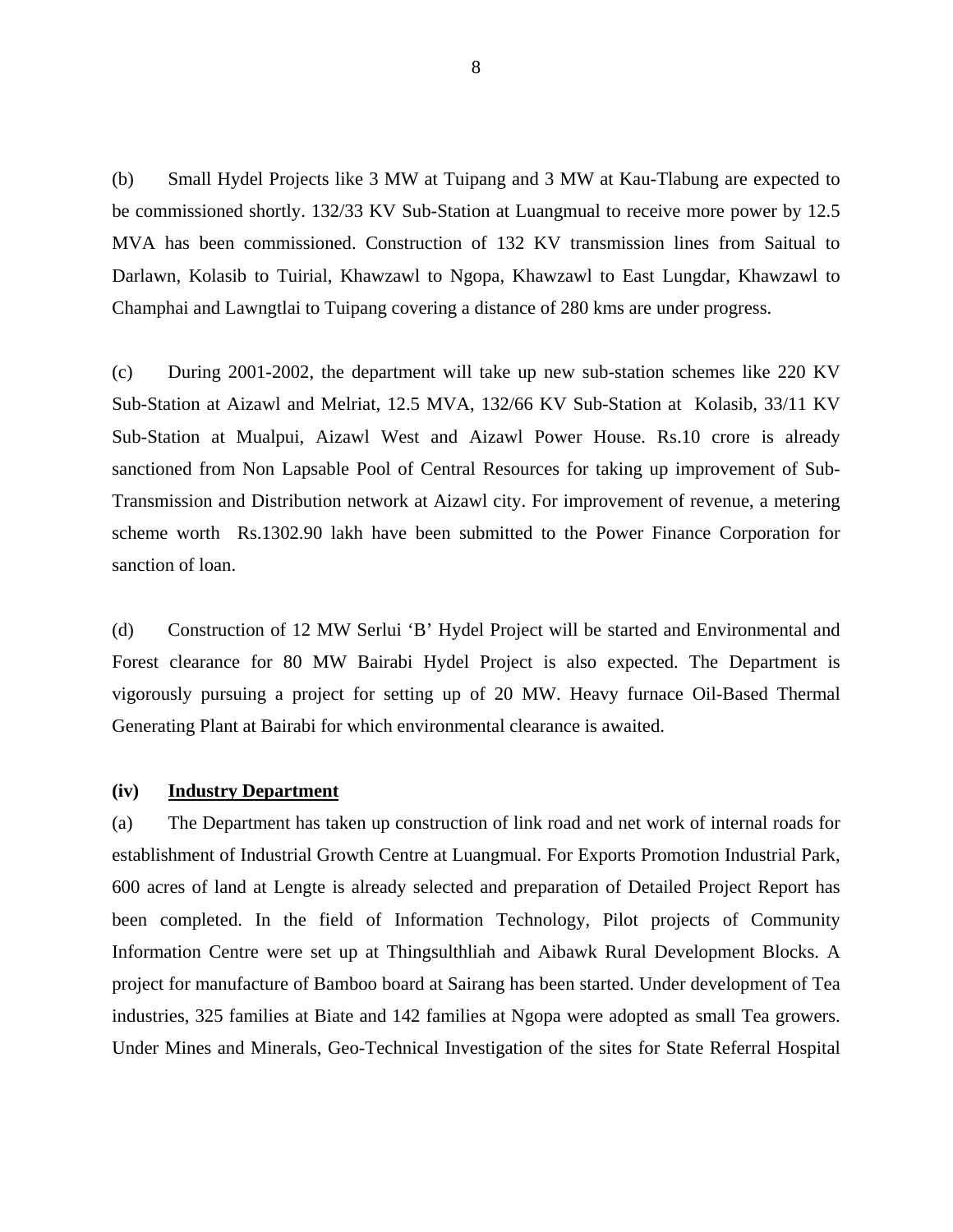at Falkawn and Dam sites for irrigation purposes at various places were carried out. Survey of clay deposit in Chhimtuipui District was also carried out.

(b) During 2001-2002, construction of Industrial Growth Centre at Luangmual and setting up of Bamboo Processing Industry at Sairang will be continued. The project for setting up of Export Promotion Industrial Park at Lengte will also be pursued with the Ministry of Commerce, Government of India. Establishment of Community Information Centre at 5 more Rural Development Blocks will be started. Computerization of selected Government offices is to be started shortly.

## **(v) Public Health Engineering Department**

(a) The Department aims at providing sufficient safe drinking water supply with sanitation facilities for improving overall public health in the State. Under Rural Water Supply Programme, 911 habitations have been identified, out of which 588 habitations are partially covered and 323 habitations are fully covered. In the current year, 200 habitations are being covered with various types of water supply like piped water supply, Hand pump, submersible pump, Rainwater harvesting and improvement of village spring sources.

(b) Under urban Water Supply, 22 numbers of urban towns have been identified, out of which water supply programme in 7 towns have been completed. In the current year, Composite Water Supply Scheme at Kawnpui, Khawzawl and Bilkhawthlir are in progress. Under accelerated water supply programme, Darlawn Water Supply Scheme was commissioned and Water Supply Scheme for Saitual, Sairang and Thenzawl are in progress. Greater Aizawl Water Supply Scheme Phase-II is in progress and Greater Champhai Water Supply Scheme under Nonlapsable Pool of Central Resources has already started.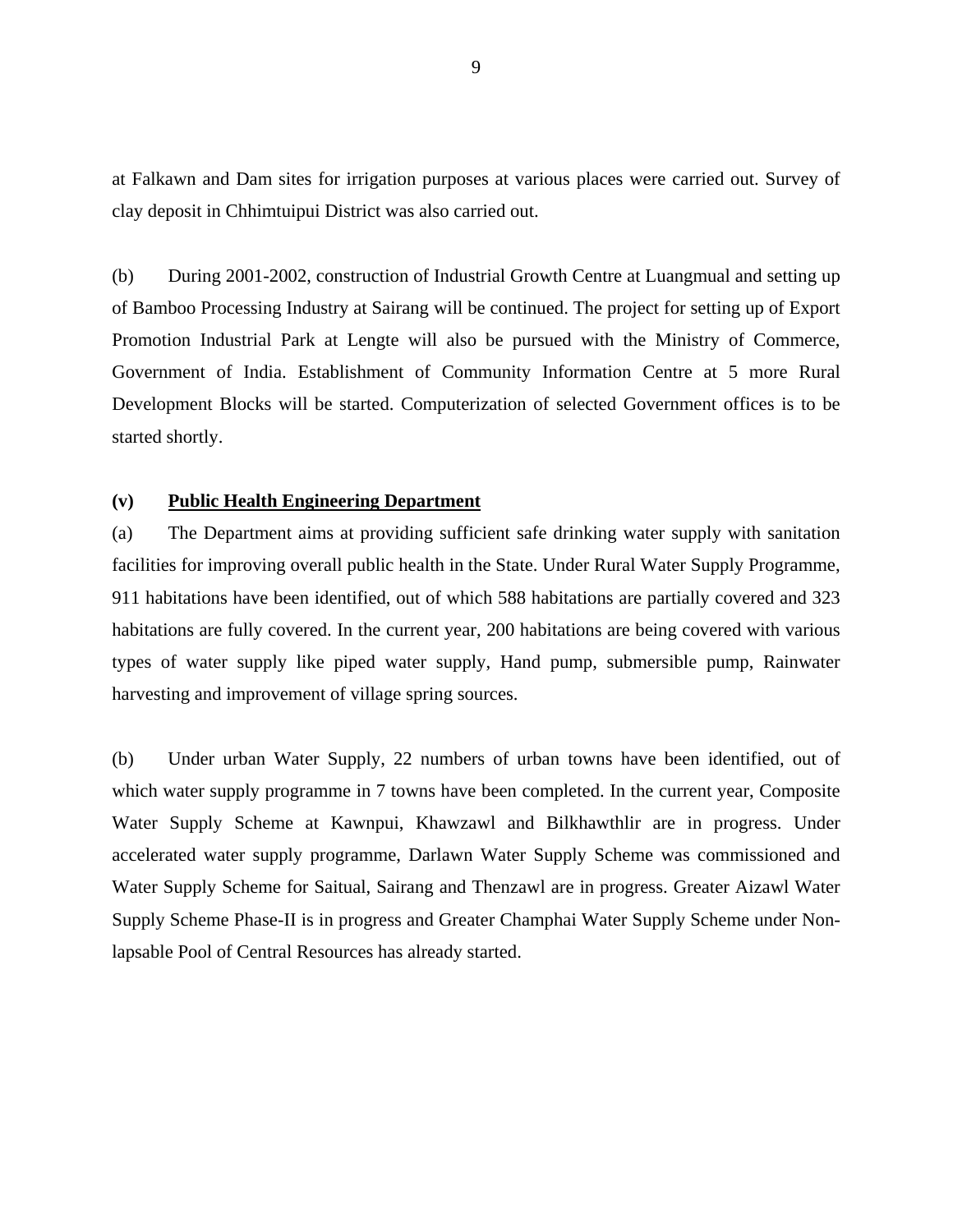# **(vi) Health and Family Welfare Department**

(a) Under Minimum Need Programme, the Department has taken up construction of 30 bedded community Health Centre at Sakawrdai, Mamit and Thenzawl which will be completed and commissioned during the current year. Construction of 10-bedded Public Health Centre at Khawruhlian, North East Khawdungsei and Rawpuichhip have been completed.

(b) Under Hospital programme, construction of 200 bedded Civil Hospital at Lunglei is in good progress and expansion of Serchhip Hospital into 50-bedded capacity is also nearly completed.

(c) With the financial assistance from National Bank for Agricultural and Rural Development Loan, it is proposed to install C.T.Scan and Medical Pipe Gases System at Aizawl Civil Hospital.

(d) Construction work of State Referral Hospital at Falkawn under Non-lapsable Pool of Central Resources is also in good progress.

(e) During 2001-2002, the Department proposes to take up establishment of Primary Health Centre at Kanhmun, up gradation of 10-bedded Primary Health Centre at Khawzawl into 30 bedded Community Health Centre building will be completed. Construction of Community Health Centres at Thenzawl and Mamit are proposed to be completed and construction of Primary Health Centre building at Pangzawl, Phullen, Bungtlang 'S' and West Phaileng will also be continued.

(f) Under Hospital Programme, construction of 200-bedded Hospital at Lunglei will be completed and construction of Out Patient Department building at Aizawl Civil Hospital and expansion of Saiha Hospital into 100-bedded will also be started.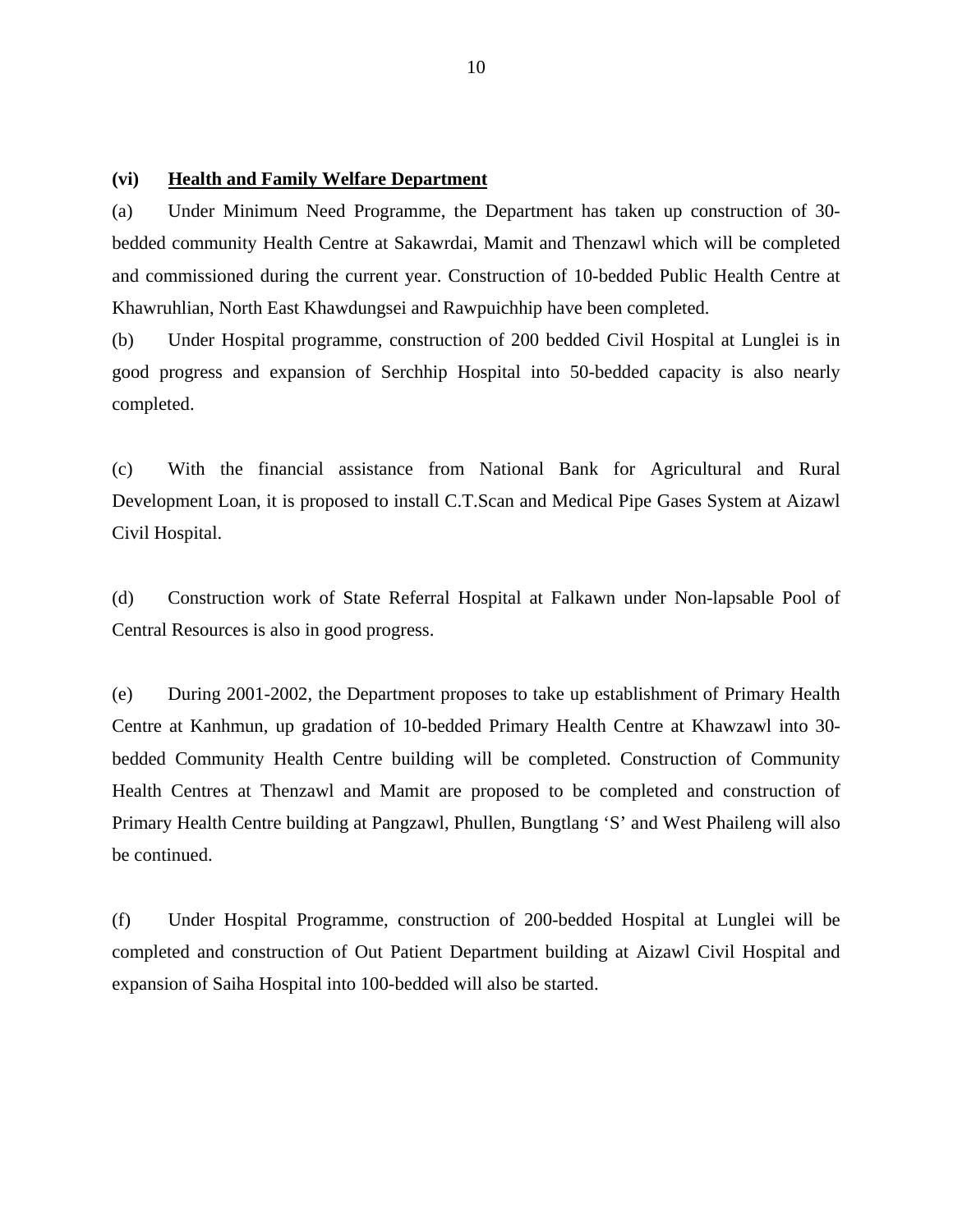# **(vii) Public Works Department**

(a) During the current financial year, the Department will complete formation cutting of 65.79 km. and improvement and widening of 90.92 km. under Roads and Bridges. Under Externally Aided Project it is expected to finalise the Details Project Report for construction of 100 kms. from Aizawl to Lunglei road up to Buangpui. Under Public works Building, construction, renovation, furnishing and repair of 41 buildings will be completed and under Government Housing, construction, renovation and repairs of 38 numbers of various Department buildings will be completed. Construction of New State Capital Project and Raj Bhavan at Khatla under Special Problem Scheme of Eleventh Finance Commission award have also been started and are in good progress.

(b) During 2001-2002, the Department proposes to take up formation cutting of 51.80 km. and improvement and widening of 121 km. under Road and Bridges. Under Public Works buildings, construction of New Mizoram House at New Delhi will be started and purchase of land for Mizoram House at Guwahati and Imphal will also be taken up. Besides these, the ongoing work of Referral Hospital at Falkawn and construction of New Capital project and Raj Bhavan at Khatla will be continued.

#### **(viii) Food & Civil Supply Department**

(a) During the current year, the Department has appointed 3 New Liquid Petroleum Gas Agent and also extended distribution points at 17 villages. The Department has taken up construction of Godowns at Khuangleng, Kanghmun and Sialsuk and construction of staff quarter at Khawzawl, Dungtlang, Marpara, Hnahthial, Tuipang, Tlabung, Saiha, Sangau, Aibawk and Vaphai.

(b) During 2001-2002, the Department proposes to take up construction of Godowns at Vaphai, Lungpho, Biate and Rabung and construction of staff quarters at Saitual, Serchhip, Ngopa, North Vanlaiphai, Zawlnuam, Haulawng, Khawlian, Phuaibuang, Saiha and Tlabung and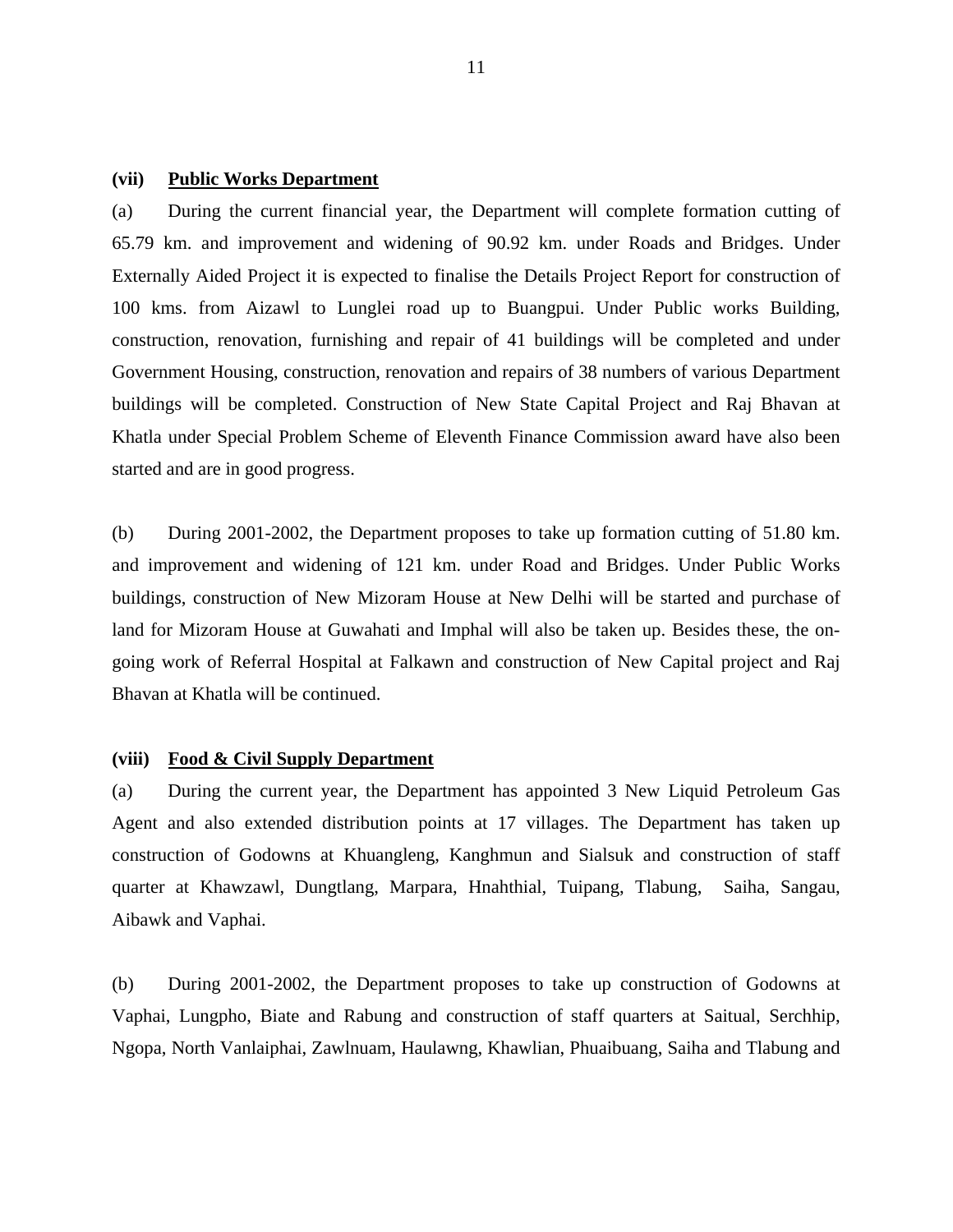Khawzawl. Under Legal Metrology, verification, periodical inspection, regulate control of packaged commodities and construction of calibration centre of Tank lorries in Mizoram will be taken up.

## **(ix) Social Welfare Department**

(a) During 2000-2001, the Department has taken up various schemes for the upliftment of women, children, handicapped and old aged persons. The Department has given assistance to 3383 physically and mentally handicapped persons and 10525 old aged persons. 300-bedded De-Addiction-Cum-Rehabilitation Centre at Sethawn is now fully functioning.

(b) During 2001-2002, establishment of Protective Home-cum-Reception Centre and Remand Home-cum-Special School will be taken up in order to implement Immoral Traffic (Prevention Act) and Juvenile Justice Act. Under PMGY a nutrition programme for pregnant, lactating mothers, children below 6 years, malnourished children and adolescent girls will also be continued.

# **(x) Soil and Water Conservation Department**

(a) During the current financial year, the Department has created 70 hectares of land for plantation of Large Cardamom, Rubber and Arecanut. It has also constructed 20 Nos. of Erosion control engineering structure and also maintained 424 hectares of cash crop plantations of Coffee, Rubber and Tea.

(b) During 2001-2002, the Department will take up 400 hectares of Coffee plantations and 400 hectares of Large Cardamom plantation for providing source of income to the jhumia farmers.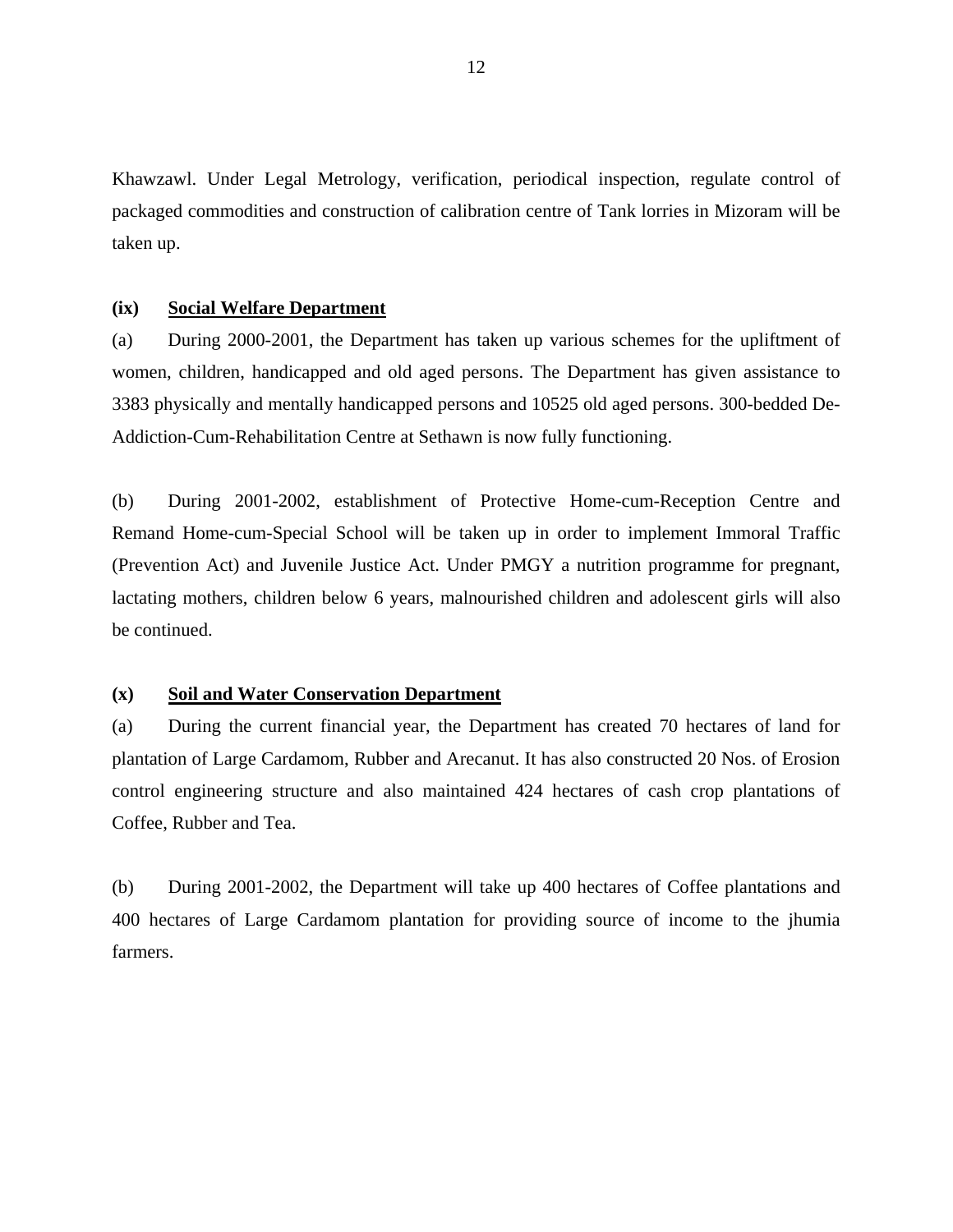# **(xi) Transport Department**

(a) Under Road Transport, improvement of Bus Stations at Aizawl, Khazawl, N.E. Khawdungsei, Silchar and Vairengte has been taken up. Under acquisition of fleet, 7 bus chassis are under fabrication. A Project Report for construction of Inter-State-Bus Terminal at Aizawl is under preparation to be funded by North Eastern Council. Under Motor Vehicle Wing, construction of District Transport Office at Champhai is already completed and constructions of District Transport Office at Lunglei, Kolasib and Saiha are in progress.

(b) During 2001-2002, construction of fencing of Bus Station at various places will be taken up. Acquisition of 5 Bus chassis and fabrication will also be undertaken. Under Motor Vehicle Wing, construction of District Transport Offices and Staff Quarters at Lunglei, Kolasib and Saiha will also be taken up. It has also been decided to collect Vehicle parking fees for Additional Resource Mobilisation.

## **(xii) Tourism Department**

(a) The Department has made good progress to attract tourist from within the country and abroad. The Department participated at Tourism and Travel fair at Calcutta, Ahmedabad, Mumbai, New Delhi and Berlin. It is expected to receive 30,000 Tourist this year.

(b) During 2001-2002, the Department expects to commission Tourist Lodges at Khawbung, Berawtlang, Lunglei, Darzo, Sangau and Tawipui, which will provide 34 rooms with 80 beds. To provide more accommodation for tourist, Tourist Lodge at Berawtlang and a multi-storied new Tourist Lodge buildings at Chaltlang are being constructed.

#### **(xiii) Local Administration Department**

(a) During 2000-2001, the Department has completed 5500 running meter of inter-village link road, completed construction of 13136 running meter of steps and retaining walls at various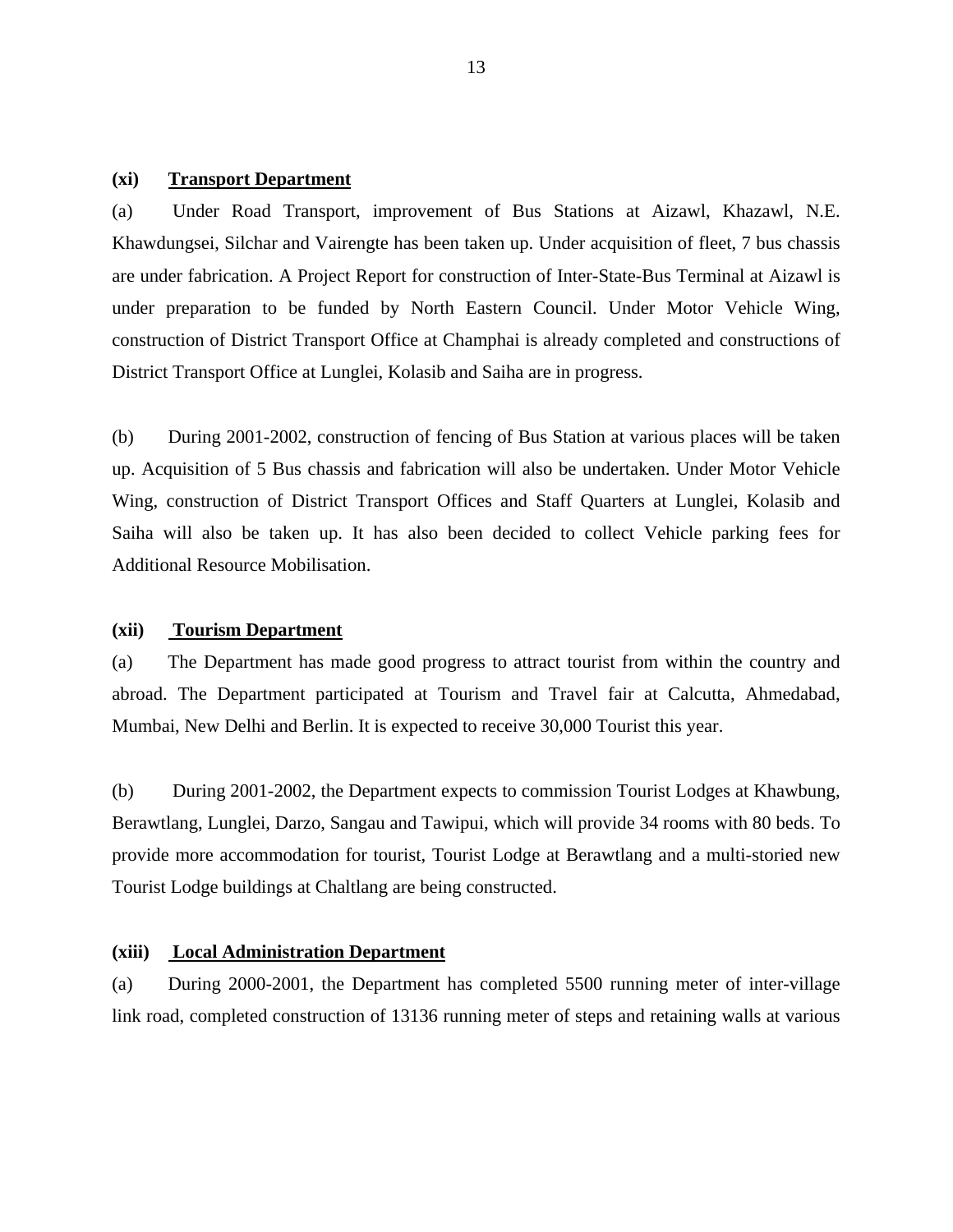places. A composite cash loan is given to 2012 Government employees of various categories and Public Housing Loan to 556 families.

(b) During 2001-2002, the Department proposes to construct 7000 running meter of intervillage link road and 14449 running meter of steps and retaining wall at various places.

# **(xiv) Trade & Commerce Department**

(a) During 2000-2001, the Department completed construction of Regional office at Lunglei. Concrete steps for constructions of Regional Office at Champhai has been taken up. Management of markets has been streamlined and garbage disposal system has been improved. The Department is also actively taking up concrete steps for construction of necessary infrastructural facilities for the proposed Indo-Bangladesh Trade at Tlabung and Indo-Myanmar Trade at Zokhawthar.

(b) During 2001-2002, the Department will take up construction of New Regional Offices at Serchhip, Kolasib and Mamit. Repairs and renovation of existing dilapidated market buildings at various localities will also be taken up. Various works connected with the proposed trade with Bangladesh and with Myanmar will be pursued vigorously.

# **(xv) Higher & Technical Education Department**

(a) During 2000-2001, Zirtiri Women College was converted into Zirtiri Residential Science College for which construction of the building has already started.

Constructions of Mizoram Hindi Training College Complex at Durtlang and College of Teachers Education Building at Republic Veng under Centrally Sponsored Scheme are in progress.

(b) During 2001-2002, construction of Science Block at Lunglei Government College will be completed. For improvement of technical education in the State, the Department will start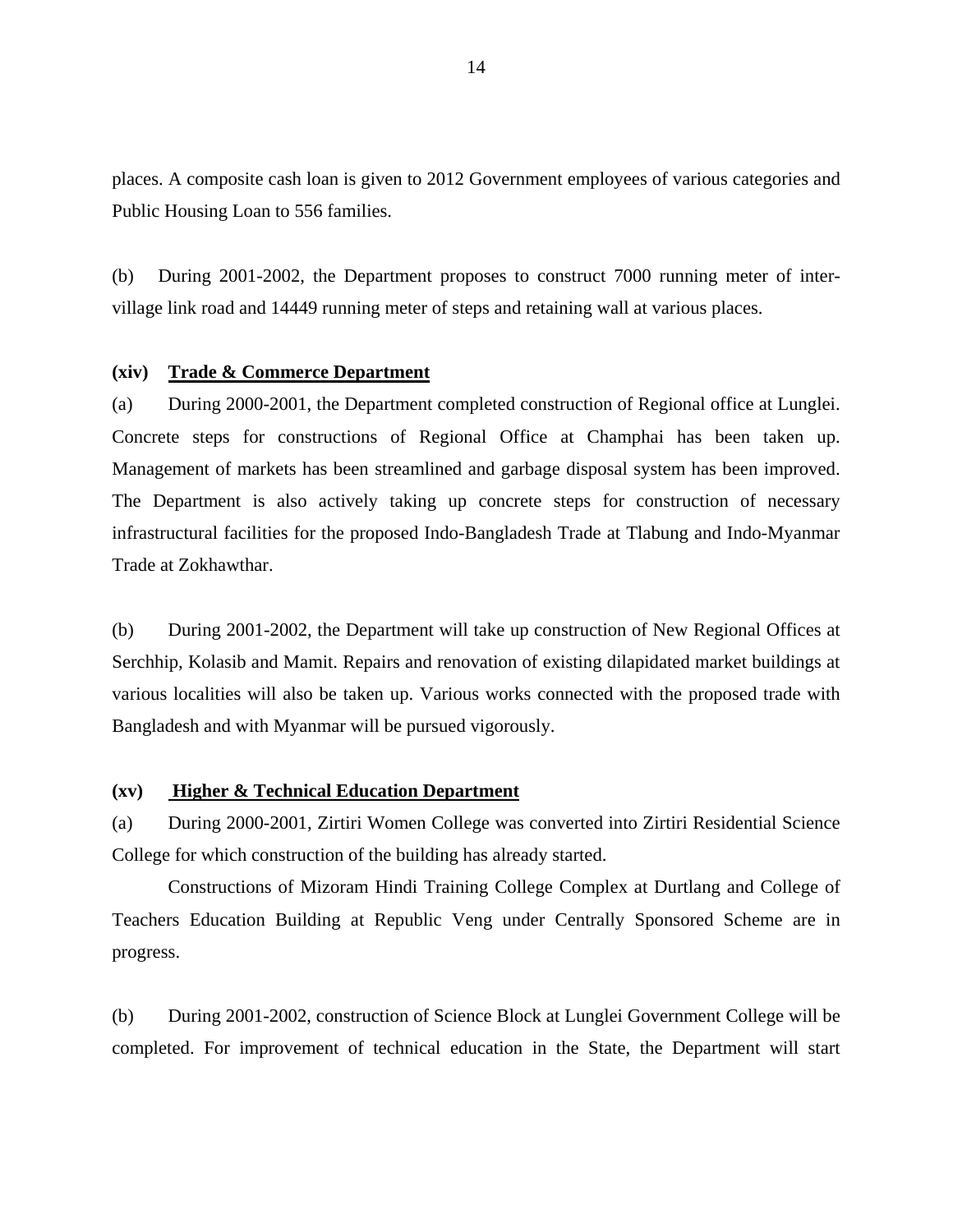implementation of World Bank Assistance Project under which modernization and computerization of Mizoram Polytechnic at Lunglei and Women Polytechnic at Aizawl will be taken up.

#### **(xvi) School Education Department**

(a) During 2000-2001, the Department has given training to 90 high school teachers in the College of Teachers Education at Aizawl, 73 Middle School Teachers and 13 Primary School Teachers in the District Institute of Educational Training at Aizawl and Lunglei. The Department has taken up constructions and renovations of elementary school buildings under Non Lapsable Pool of Central Resources.

(b) During 2001-2002, apart from maintaining the existing infrastructure, the Department proposed to launch a scheme known as Sarva Shiksa Abhyan and a Pre-project Proposal for 4 Districts have been submitted to the Government of India. Sanction for assistance under Nonlapsable Pool of Central Resources for various infrastructure improvements in the Department is also expected.

## **(xvii) Animal Husbandry and Veterinary Department**

(a) During 2000-2001, the Department has completed construction of Diary Plant with a capacity of 10,000 litre per day at Aizawl and another Plant with a capacity of 5000 litre per day at Lunglei is in progress. The Department has strengthened Poultry Hatching Scheme at Tanhril and distributed 8923 chicks at subsidized rate to local farmers. The Department has so far provided 285 Bio-Gas Plants to Private farmers. The work for development of sustainable Animal Feed-Based for Pig Production and development for mobilization of Fodder resources under Non-Lapsable Pool of Central Resources are in good progress.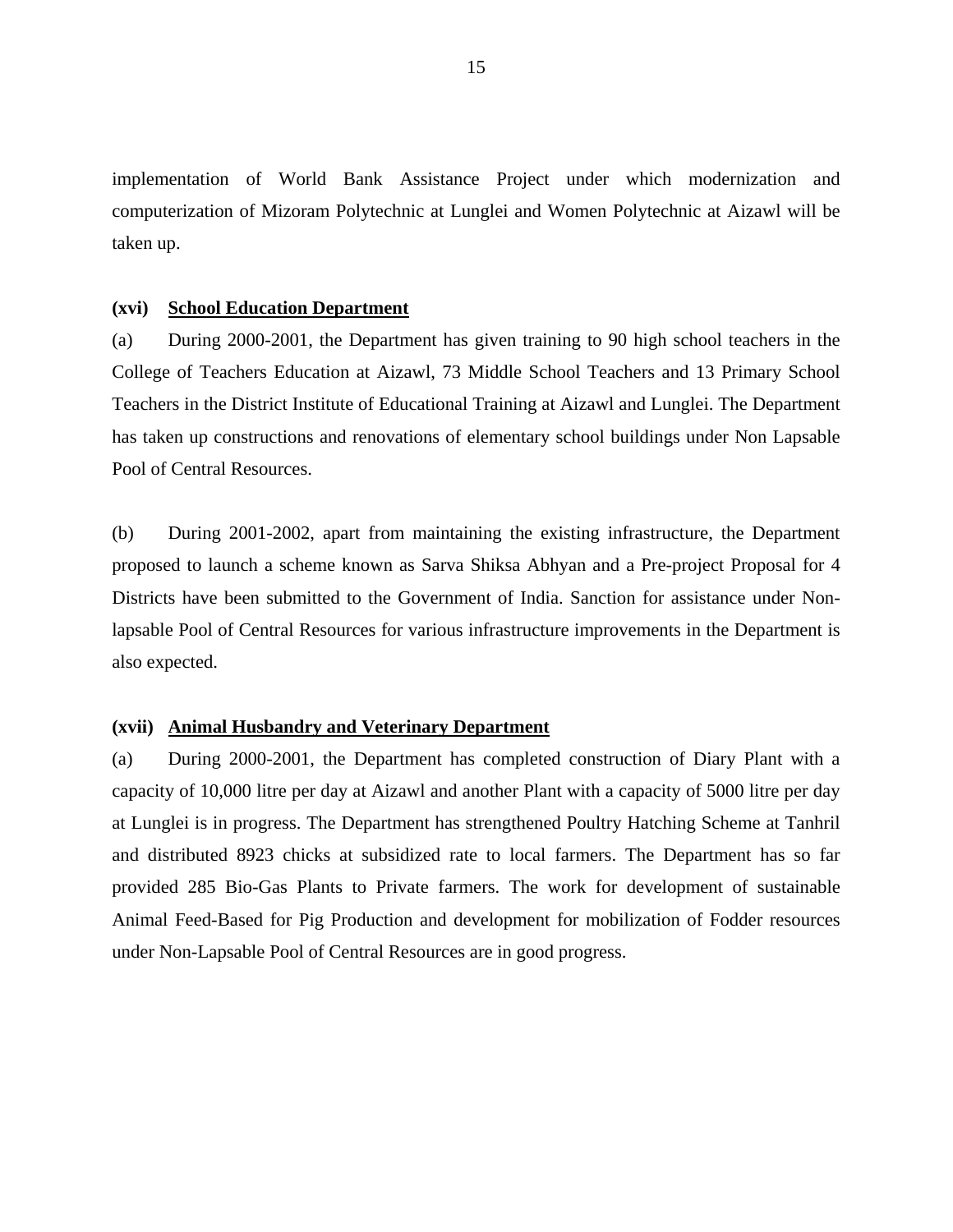(b) During 2001-2002, the Department will continue the work for establishment of Animal Feed Plants with 50 tones per day capacity at Ramrikawn and Piggery Village at Kawlkulh. The Department will also take up establishment of animal grazing grounds at different places.

#### **(xviii) Rural Development Department**

(a) During 2000-2001, the Department has taken up construction of 38 Community Halls and one Playground at Bualpui. Under Rural Housing Scheme, 2098 families are being assisted for construction of new houses and 449 families for upgrading their existing houses.

(b) During 2001-2002, the Department proposes to assist 3247 families under Rural Housing Schemes. Also Rural Connectivity work will be taken up under Prime Minister Gram Sadak Yojana (PMGSY).

# **(xix) Fisheries Department**

(a) During 2000-2001, the Department brought 80 hectares of additional water area under Fish Farmers Development Agency Scheme benefiting 2000 fish farmers. 28 lakh fish seeds were distributed to private pisciculturists. Under development of riverine fisheries, 24 lakh quality fish seeds have been released in the major rivers of the State. For improvement of fish marketing, construction of Cold Storage and Ice Plants at Bawngkawn, Kolasib and Bilkhawthlir are nearly completed. Under Non Lapsable Pool of Central Resources, Fish seed farms at Zawlnuam, Lengpui and Zobawk are under construction.

(b) During 2001-2002, additional 300 hectares of Water Area under Fish Farmers Development Agency Scheme will be taken up. 50 lakh fish seeds will be distributed to fish farmers and 50 lakh of quality fish seeds will be stocked in the rivers.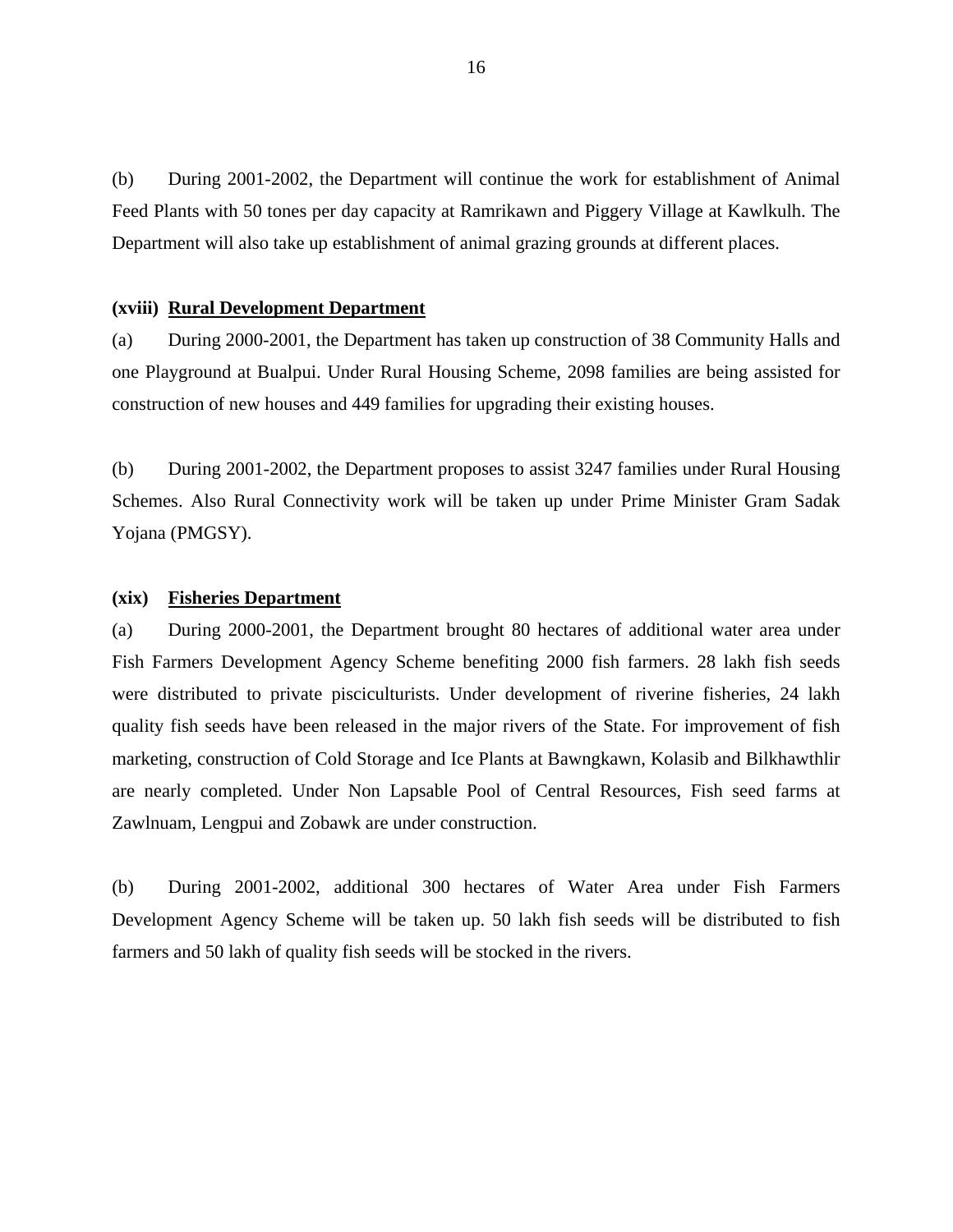#### **(xx) Police Department**

(a) During 2000-2001, recruitment of constables for Second I.R.Battalion and Basic Training Programme at Police Training Centre Lungverh has already started. Under Police Housing, 68 nos. of various buildings are under construction. Procurement of sophisticated equipments, construction of Police Out-Post at various places and establishment of Forensic Science Laboratory at Aizawl are also being undertaken under the grant of Eleventh Finance Commission. The State Police Force has been provided with a number of new vehicles, communication equipments and sophisticated weapons under the special Modernisation Scheme of the Government of India.

(b) During 2001-2002, additional construction of 96 numbers of Staff quarters will be taken up. Development of Second I.R.Battalion Headquarters at Khawzawl and Police Training Centre at Thenzawl will also be taken up. Vigorous efforts will be continued to strengthen and modernize the State Police Force.

### **(xxi) Printing & Stationery Department**

(a) During 2000-2001, construction of 8 Staff quarters at Chawnpui has been completed. One Digital Camera and one Copy Printer have been procured for improvement of works in the Press.

(b) During 2001-2002, it is proposed to extend the main office building and also to procure sophisticated equipments for qualitative improvement of the Press.

#### **(xxii) Environment & Forest Department**

(a) During 2000-2001, the Department has raised plantations over 4820 hectares. Compensatory afforestation has been carried out against Tuirial Hydel Project by raising 840 hectare of Plantation of various utilities species. To encourage afforestation activities, Village Forest Development Committee has been set up at 129 villages. A draft Bamboo Policy is under preparation for working out the strategy to utilize bamboo resources profitably.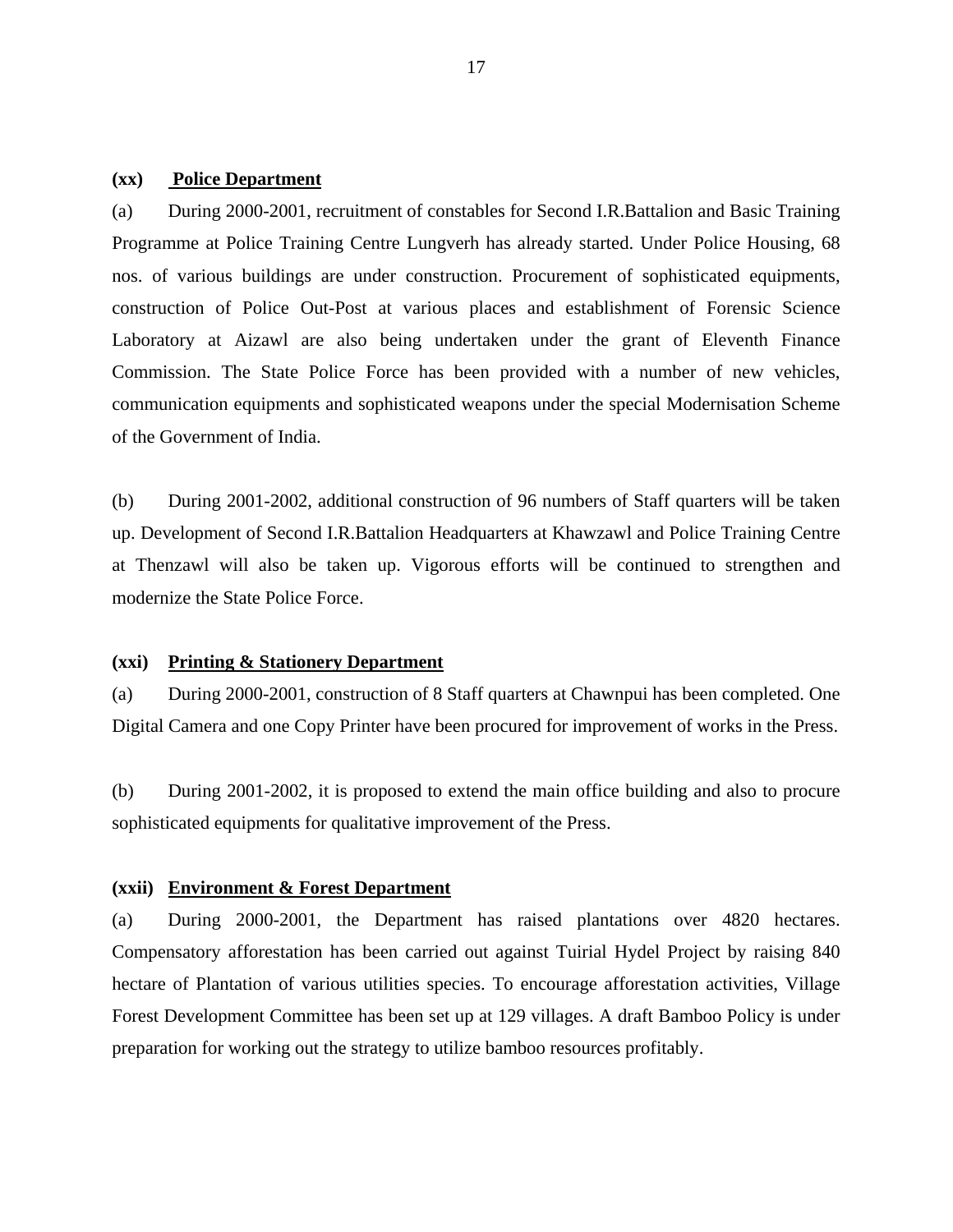(b) During 2001-2002, the main thrust of the Department will be on bamboo development. The bamboo development programme is proposed to be taken up for the benefit of the farmers.

## **(xxiii) Sericulture Department**

(a) During 2000-2001, 300 acres is covered for new Plantation. 245000 Disease Free Layings, 41355 kg. of cocoons, 1754 metres of Silk fabrics and 2446.80 kg. of raw silk and 1350 quilts are expected to be produced.

(b) During 2001-2002, the Department proposes to produce 250000 Disease Free Layings, 42500 kg. of cocoons, 4000 kg. of Raw Silk, 2000 meters of silk fabrics and 1500 quilts.

## **(xxiv) Science & Technology**

(a) During 2000-2001, the Department has completed Natural Resources Information System Project covering the whole undivided Aizawl District by using Satellite Remote Sensing Technology. A Project on "Study of Incidence of Cancer in Mizoram" was completed which will be published to create awareness among the public.

(b) During 2001-2002, the Department proposes to establish Sub-Regional Science Centre in collaboration with National Council of Science to provide recreational and educational facilities to the students.

#### **(xxv) Economics & Statistics**

(a) During 2000-2001, the Department collected statistical data on State income estimation, Market Prices on essential commodities and Socio-economic Survey for Systematic Planning and Programme for various schemes.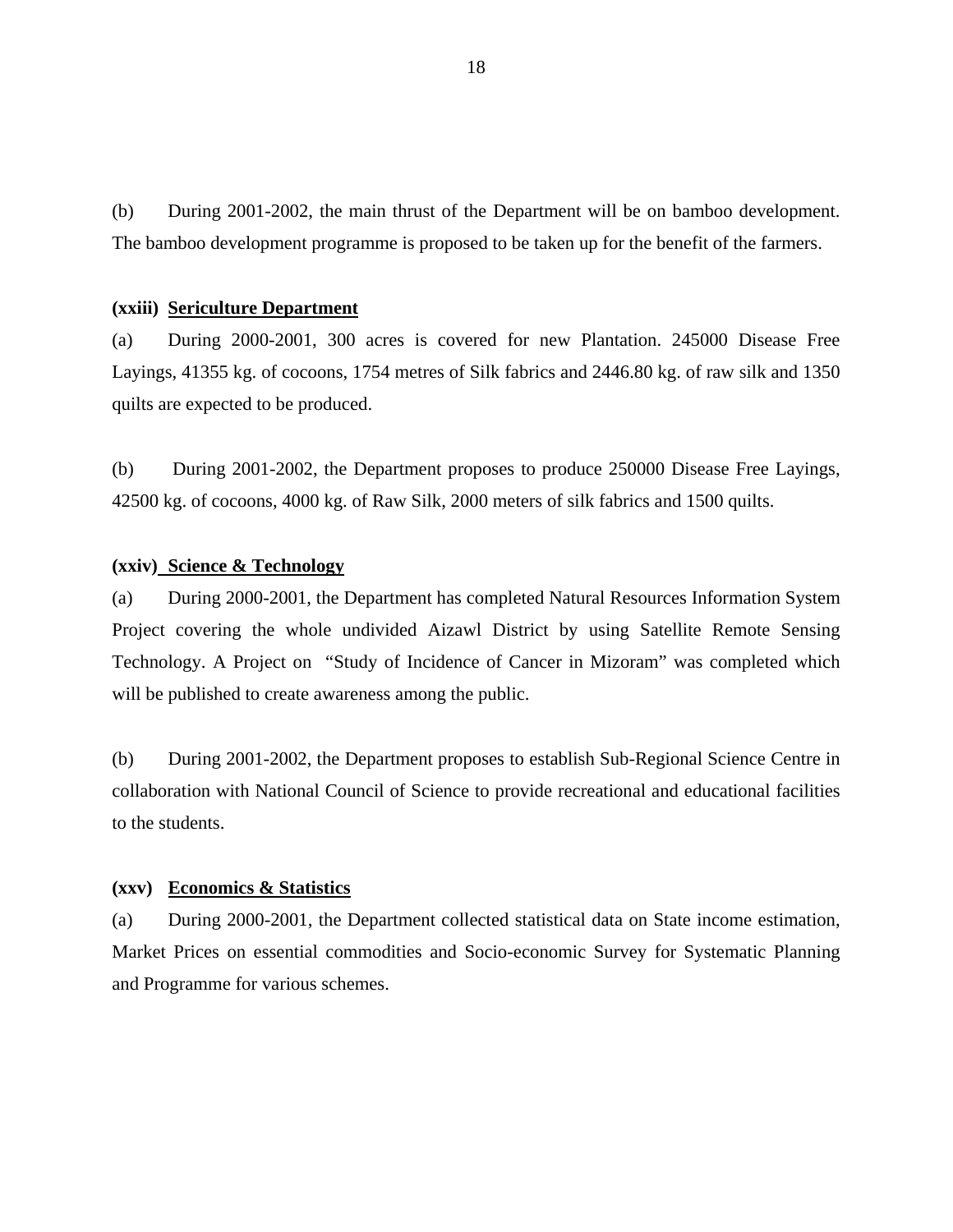(b) During 2001-2002, the Department proposes to publish, Block Statistic, Rainfall Data, imported essential commodities, Mizoram at a Glance, census of government employees and Monthly Price Bulletin.

## **(xxvi) Law & Judicial Department**

(a) During 2000-2001, construction of District Court building at Saiha, Additional Session Court building at Aizawl, Lunglei and Champhai were taken up.

(b) During 2001-2002, the Department proposes to complete construction of District Court building at Saiha and also to start construction of Court building at Kolasib, Judicial Officer's quarters at Aizawl, Lunglei and Saiha.

## **(xxvii) Information & Public Relations Department**

(a) During 2000-2001, the Department conducted discussion on "Role of Taxation for Development", Seminar on Vigilance Awareness and Journalist Workshop. The Department also brought out Mizoram Calendar and Diaries 2001.

(b) During 2001-2002, the Department proposes to complete furnishing of Auditorium cum Conference Hall at Aizawl and to start construction of office building-cum-Auditorium at Lunglei. A film to promote National Integration, Communal Harmony and Family Planning will also be produced.

#### **(xxviii) Labour & Employment**

(a) During 2000-2001, the department completed computerization of District Employment Exchange, Aizawl. Champhai Sub-Divisional Employment Exchange was upgraded to District Employment Exchange.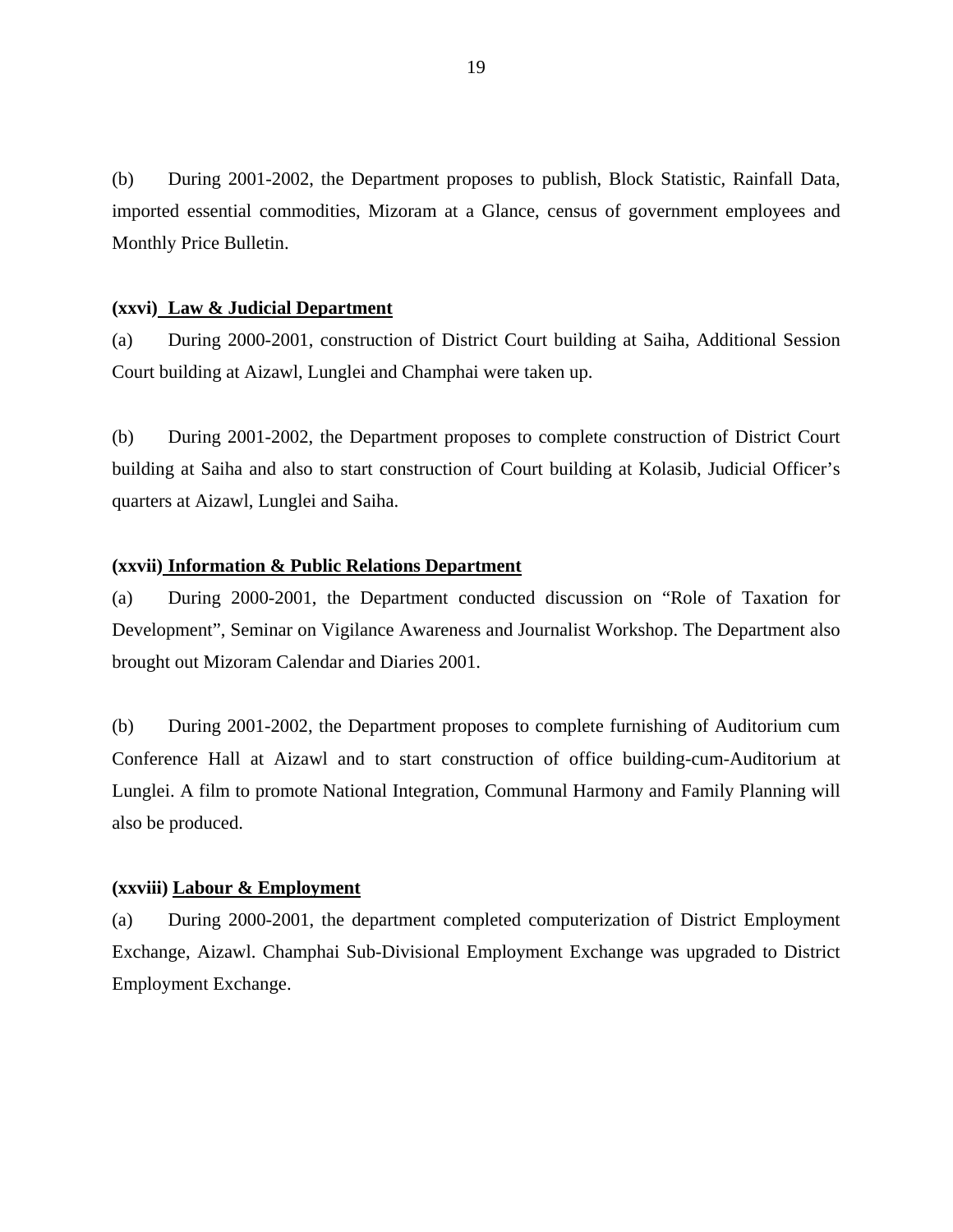(b) During 2001-2002, it is proposed to establish a special Employment Exchange for handicapped persons at Aizawl, Lunglei and Saiha. It is proposed to start construction of District Employment Exchange office at Lunglei, Industrial Training Institute with a capacity of 80 seats and 96 seats respectively at Lunglei and Saiha are intended to be established.

# **(xxix) Prisons Department**

(a) During 2000-2001, the department has completed extension of Prisoner Barrack at District Jails at Kolasib and Serchhip. Construction of 3 Vocational Training Buildings has also been taken up at District Jail at Lunglei, Kolasib and Champhai.

(b) During 2001-2002, the Department proposes to give priority to jails security, Vocational Training and Water Supply & Sanitation to Jails inmates under the grant of Eleventh Finance Commission.

## **(xxx) Administrative Training Institute**

(a) During 2000-2001, the Department conducted 30 different training courses. 623 government servants of various categories have attended training programmes.

(b) During 2001-2002, the Department proposes to conduct training on 25 programmes of different courses and 4 courses on specific to State Category Programme.

### **(xxxi) Land Revenue & Settlement Department**

(a) During 2000-2001, the Department constructed District Office Building at Lunglei. 12 notified Towns are covered for Cadastral Survey. Summary survey of areas covering 13 Rural Development Blocks were completed.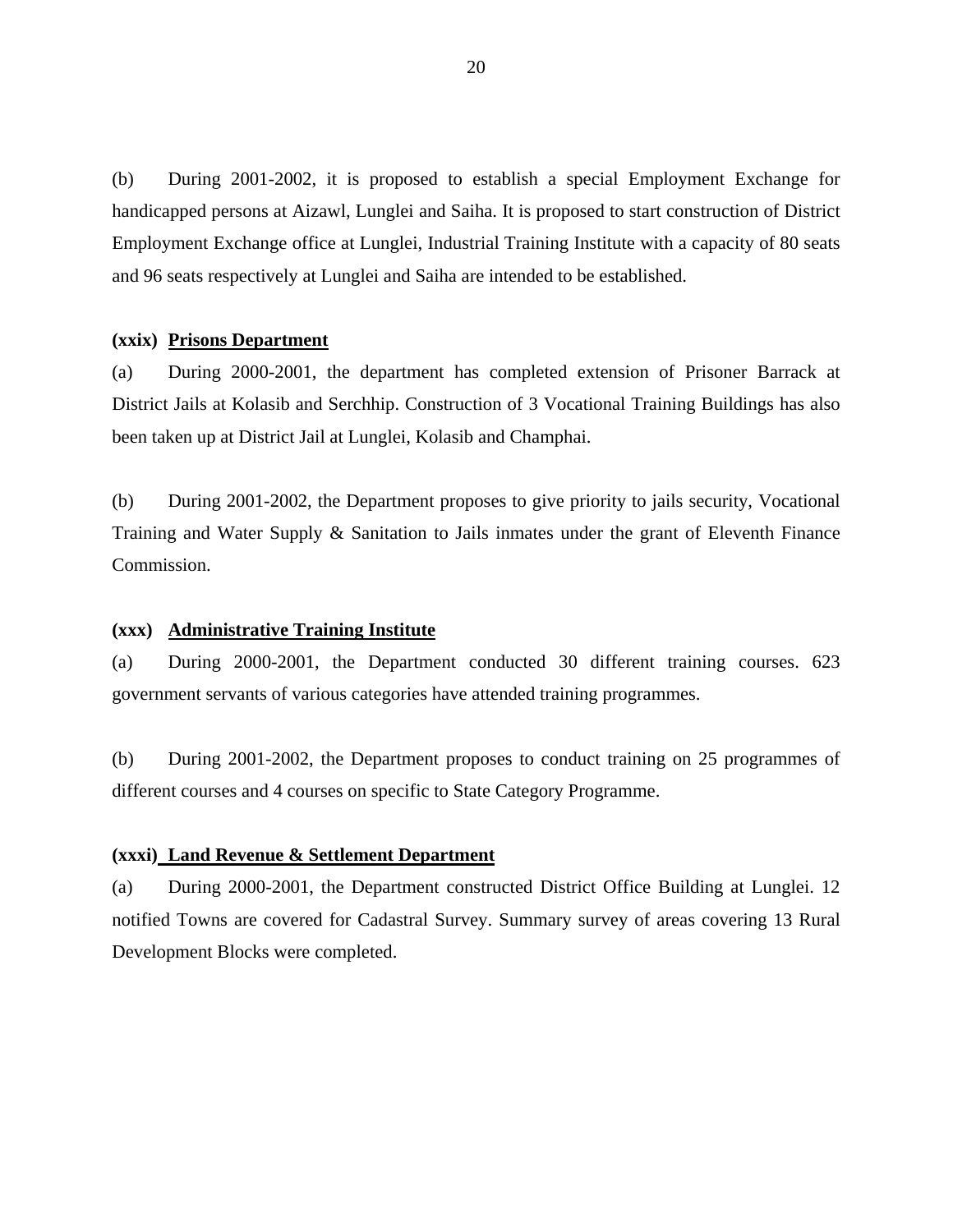(b) During 2001-2002, the Department proposes to construct 2 District Office Buildings, and 3 buildings for Land Record Rooms. It is also proposed to cover 6 Towns under Cadastral Survey and remaining Rural Development Blocks under Summary Survey.

#### **(xxxii) Cooperation Department**

(a) During 2000-2001, the Department assisted 104 Schedule Tribes/Caste, weaker section and women cooperative societies. Under Integrated Cooperative Development Project in Lunglei District as many as 581 Societies have been benefited and selection of more societies is under process.

(b) During 2001-2002, the Department proposes to establish Pig Breeding Farm at Thenzawl under Pig Producers Cooperative Federation Limited. It is also proposed to complete construction of Junior Cooperative Training Centre at Luangmual.

#### **(xxxiii) Sports & Youth Services Department**

(a) During 2000-2001, the Department inaugurated District Sport & Youth Offices at Champhai and Kolasib, construction of District Sport Office at Lunglei was also completed. The Mizo Youth bagged a numbers of medals in different discipline in the National and State level Sports events.

(b) During 2001-2002, the Department proposes to construct more Playgrounds & Indoor Stadium. Construction of District Sport Office at Champhai and Kolasib is also proposed to be taken up.

# **(xxxiv) Autonomous District Councils**

The three Autonomous District Councils are entrusted with 18 subjects of development departments for execution. During 2000-2001, the achievements of the three District Councils are construction of 12 km. of Jeep road, maintenance of 400 km. of Inter-village path,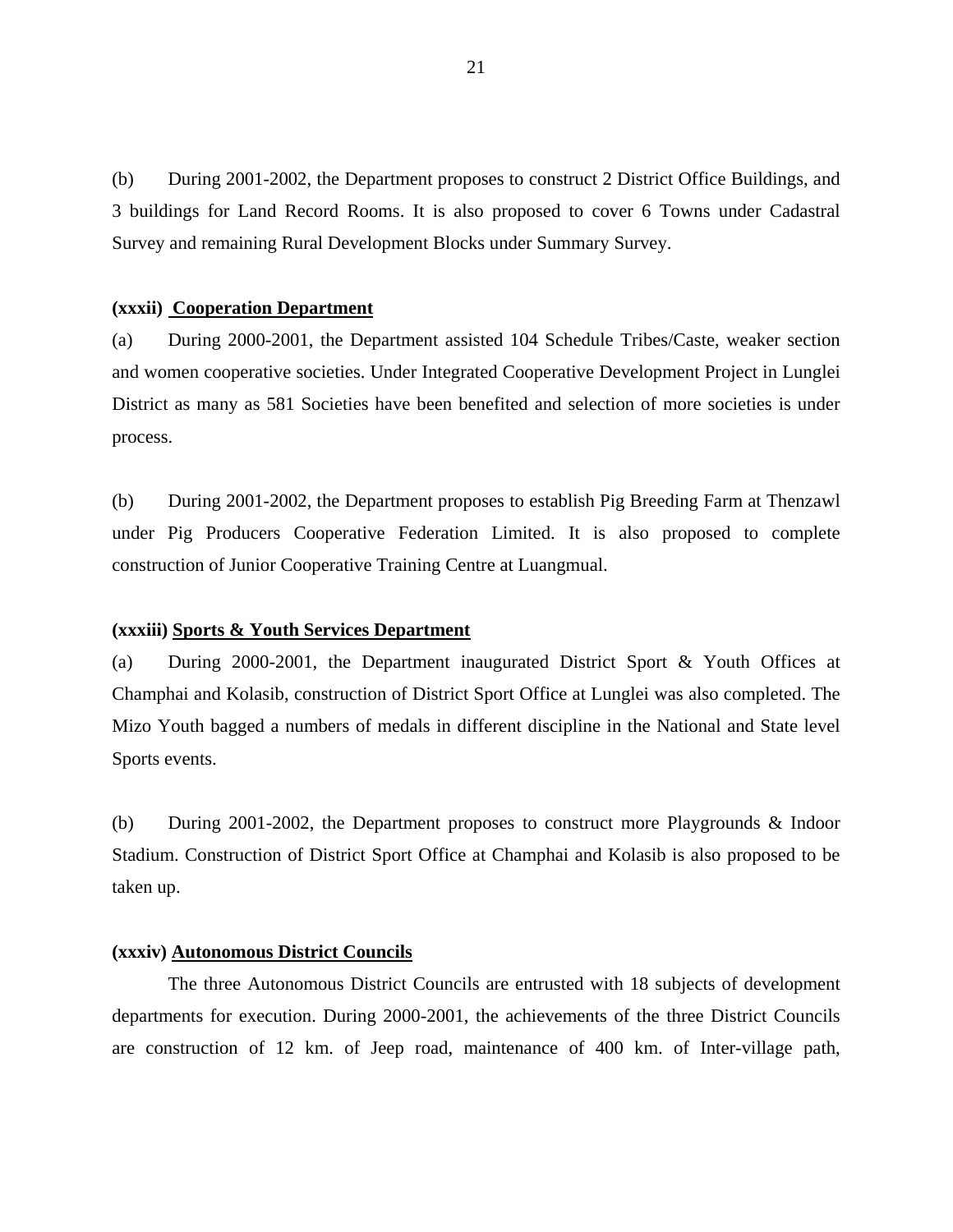construction of 71 water tanks, distribution of GCI Sheet under Rural Housing Scheme, Construction of 2 Playgrounds and 50 wooden bridges.

#### **(xxxv) Taxation Department**

During 2000-2001, the Department had already mopped up revenue for Rs.908.77 lakh against the target of Rs.685 lakh. The Department's organization set up was re-structured and Circle Offices have been upgraded to zonal offices and the existing two units offices at Kolasib and Champhai were upgraded into Circle offices. It will be the endeavour of the Department to collect more revenue in 2001-2002.

#### **(xxxvi) Excise Department**

The increased menace of illegal trafficking of drug has assumed alarming proportions. The Department as a result of the untiring efforts of the Excise Force could nab more than 670 illegal drug traffickers and seized huge quantities of intoxicating drugs. Excise Forces are also posted at Champhai, Serchhip, Kolasib and Vairengte to enforce the Prohibition Law and the Drugs Law. More than 309 persons were arrested for violation of the Prohibition Law during this year. The department will continue to seek the willing cooperation of the public, voluntary organizations and churches in their fight against drug addiction and alcoholism for the benefit of the people of Mizoram.

14. Sir, before I conclude my speech, I would like to express my deep concern and sympathy to the victims of the recent severe earthquake that affected the people of Gujarat. The loss of precious lives, devastation of private and public properties which were established with tremendous sacrifices could never be compensated. I wish the people of Mizoram would contribute at least a mite to share in their untold miseries and sufferings.